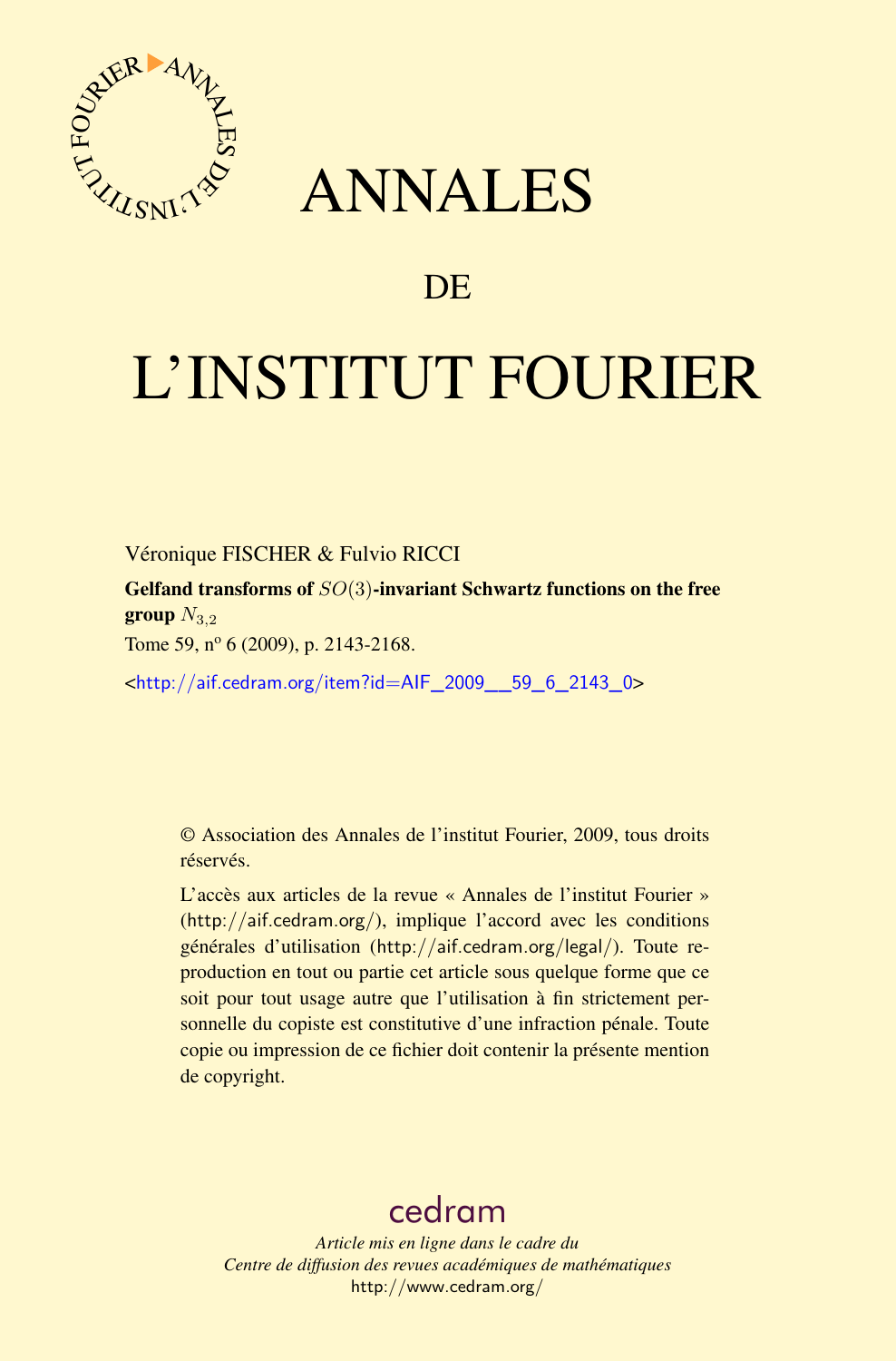## GELFAND TRANSFORMS OF *SO*(3)-INVARIANT SCHWARTZ FUNCTIONS ON THE FREE GROUP  $N_{3,2}$

#### **by Véronique FISCHER & Fulvio RICCI**

ABSTRACT. — The spectrum of a Gelfand pair  $(K \ltimes N, K)$ , where N is a nilpotent group, can be embedded in a Euclidean space. We prove that in general, the Schwartz functions on the spectrum are the Gelfand transforms of Schwartz *K*invariant functions on *N*. We also show the converse in the case of the Gelfand pair  $(SO(3) \ltimes N_{3,2}, SO(3))$ , where  $N_{3,2}$  is the free two-step nilpotent Lie group with three generators. This extends recent results for the Heisenberg group.

Résumé. — Il est toujours possible d'injecter dans un espace euclidien le spectre d'une paire de Gelfand du type  $(K \times N, K)$ , où *N* est un groupe de Lie nilpotent. Nous démontrons que de manière générale, les fonctions de la classe de Schwartz sur le spectre sont les transformées des fonctions de la classe de Schwartz sur *N* qui sont invariantes par *K*. Nous prouvons également l'inclusion inverse dans le cas où  $N = N_{3,2}$  est le groupe de Lie nilpotent libre à trois générateurs et  $K = SO(3)$ . Ceci étend des résultats récents sur le groupe de Heisenberg.

#### **1. Introduction**

Let *N* be a connected, simply-connected, two-step nilpotent Lie group. Let  $K$  be a compact group acting by automorphism on  $N$ . We assume that  $(K \ltimes N, K)$  is a Gelfand pair. The Gelfand spectrum can be homeomorphically embedded in a Euclidean space as follows.

Let  $\mathbb{D}(N)^K$  be the algebra of left-invariant and *K*-invariant differential operators on *N* and  $\{D_1, \ldots, D_q\}$  a finite set of essentially self-adjoint generators of  $\mathbb{D}(N)^K$ . We call  $\mathcal D$  the ordered family  $(D_1, \ldots, D_q)$ . To each bounded *K*-spherical function  $\phi$  on *N* we assign the *q*-tuples of eigenvalues  $\mu(\phi) = (\mu_1(\phi), \ldots, \mu_q(\phi)),$  i.e. such that  $D_i\phi = \mu_i(\phi)\phi$ . The set  $\Sigma_{\mathcal{D}}$  of such *q*-tuples is in 1-1 correspondence with the Gelfand spectrum and the topology induced on it from  $\mathbb{R}^q$  coincides with the Gelfand topology [\[5\]](#page-26-0).

Keywords: Gelfand pair, Schwartz space, nilpotent Lie group.

Math. classification: 43A80, 22E25.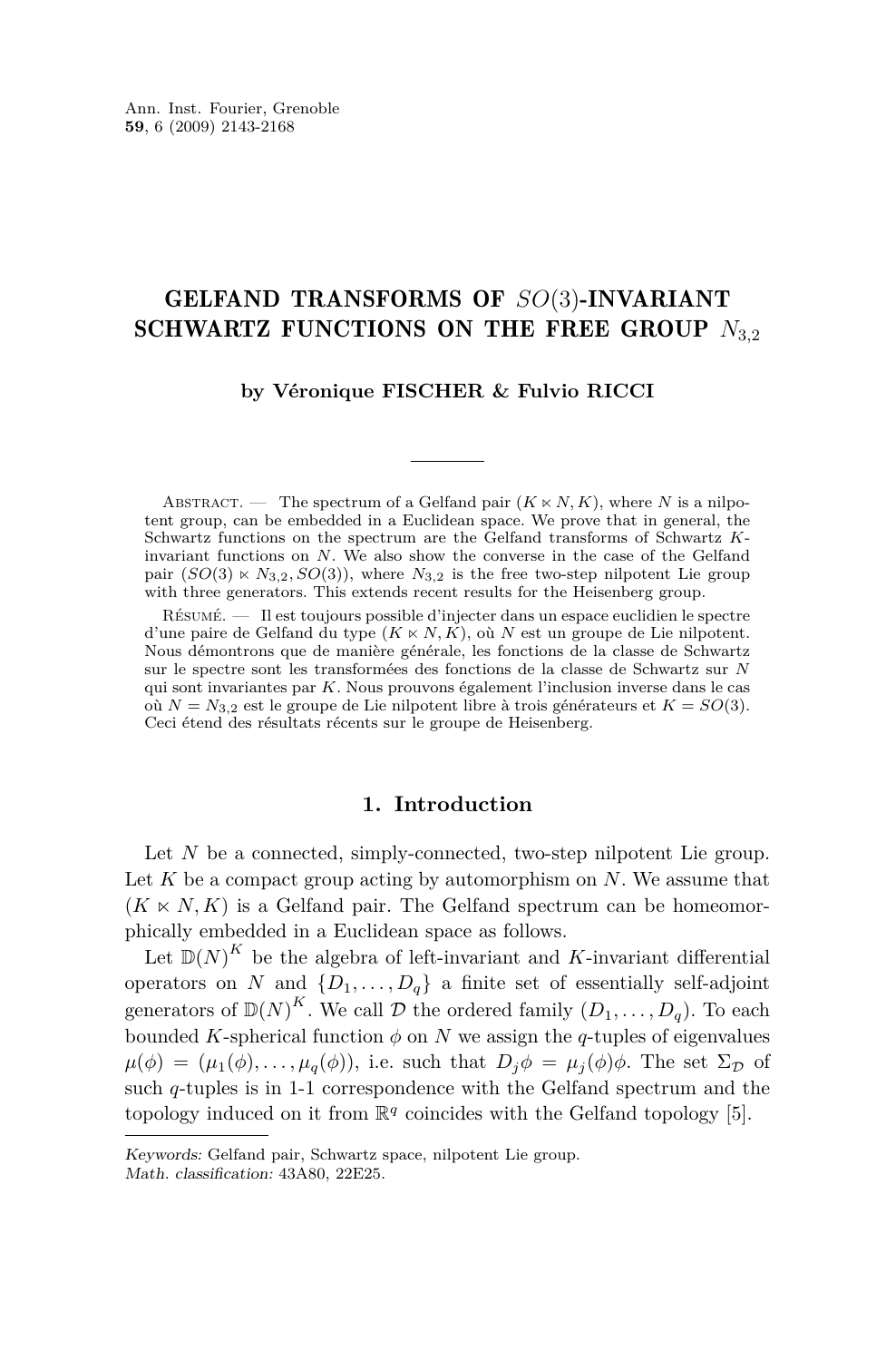We define the Gelfand transform  $G: L^1(N)^K \to C_o(\Sigma_{\mathcal{D}})$  by:

$$
\mathcal{G}F(\mu(\phi)) = \int_N F\bar{\phi}.
$$

We are interested in the following conjecture:

 $G$  *establishes an isomorphism between*  $\mathcal{S}(N)^K$  *and*  $\mathcal{S}(\Sigma_{\mathcal{D}})$ *(as Fréchet spaces)*

The validity of this statement is independent of the choice of *D* (see Sec-tion [3\)](#page-6-0); therefore once proved for one particular choice of  $D$ , it is true for any choice of *D*.

Proposition [3.3](#page-8-0) of this paper shows the continuous inclusion  $\mathcal{S}(\Sigma_{\mathcal{D}}) \hookrightarrow$  $G(S(N)^K)$ . This property is already known for the case of the Heisenberg group [\[2,](#page-26-0) Theorem 5.5]. The proof relies on a generalisation [\[2,](#page-26-0) Theorem 5.2] of Hulanicki's Schwartz kernel Theorem [\[14\]](#page-26-0).

The converse inclusion has been recently shown for any Heisenberg Gelfand pair [\[2\]](#page-26-0) and we prove it here for  $(SO(3) \ltimes N_{3,2}, SO(3))$  where  $N_{3,2}$  is the free two-step nilpotent Lie group with three generators; we realise  $N_{3,2}$ as  $\mathbb{R}_x^3 \times \mathbb{R}_y^3$ ,  $\{0\} \times \mathbb{R}_y^3$  being the centre. It is known that  $(SO(3) \times N_{3,2}, SO(3))$ is a Gelfand pair [\[3,](#page-26-0) Theorem 5.12]. We will give explicit formulae for a family of three essentially self-adjoint operators  $D$  that generate  $\mathbb{D}(N_{3,2})^{SO(3)}$ , the bounded spherical functions and their corresponding eigenvalues for *D*.

Historically, the first description of the image of the Schwartz space on the  $2n+1$ -dimensional Heisenberg group  $H_n$  under the group Fourier transform has been described by D. Geller [\[8\]](#page-26-0). In the same spirit, for a Heisenberg Gelfand pair  $(K \ltimes H_n, K)$ , a characterisation of the Gelfand transform of the radial Schwartz functions was given in [\[4\]](#page-26-0) for closed subgroups K of the unitary group  $U(n)$ . For more details, we refer the reader to the introductions of [\[1,](#page-26-0) [2\]](#page-26-0).

Our goal here is to prove that for any Schwartz *SO*(3)-invariant function  $F \in \mathcal{S}(N_{3,2})^{SO(3)}$ , there exists a Schwartz extension of its Gelfand transform:

i.e. 
$$
\exists f \in \mathcal{S}(\mathbb{R}^3)
$$
  $f_{|\Sigma_{\mathcal{D}}} = \mathcal{G}F$ .

In the proof, we will use the known result for the three-dimensional Heisenberg group  $H_1$ . For this, let us consider  $N'$ , the quotient group of  $N_{3,2}$  by the central subgroup  $\mathbb{R}^2_{(y_1,y_2)}$ , and  $K'$ , the stabiliser of  $\mathbb{R}^2_{(y_1,y_2)}$  in *SO*(3). We will see that *N'* is isomorphic to  $H_1 \times \mathbb{R}_{x_3}$ , and *K'* is isomorphic to  $U_1 \rtimes \mathbb{Z}_2$  (see Section [2\)](#page-3-0). The Gelfand transform for the pair  $(K' \ltimes N', K')$ will be denoted by  $\mathcal{G}'$ .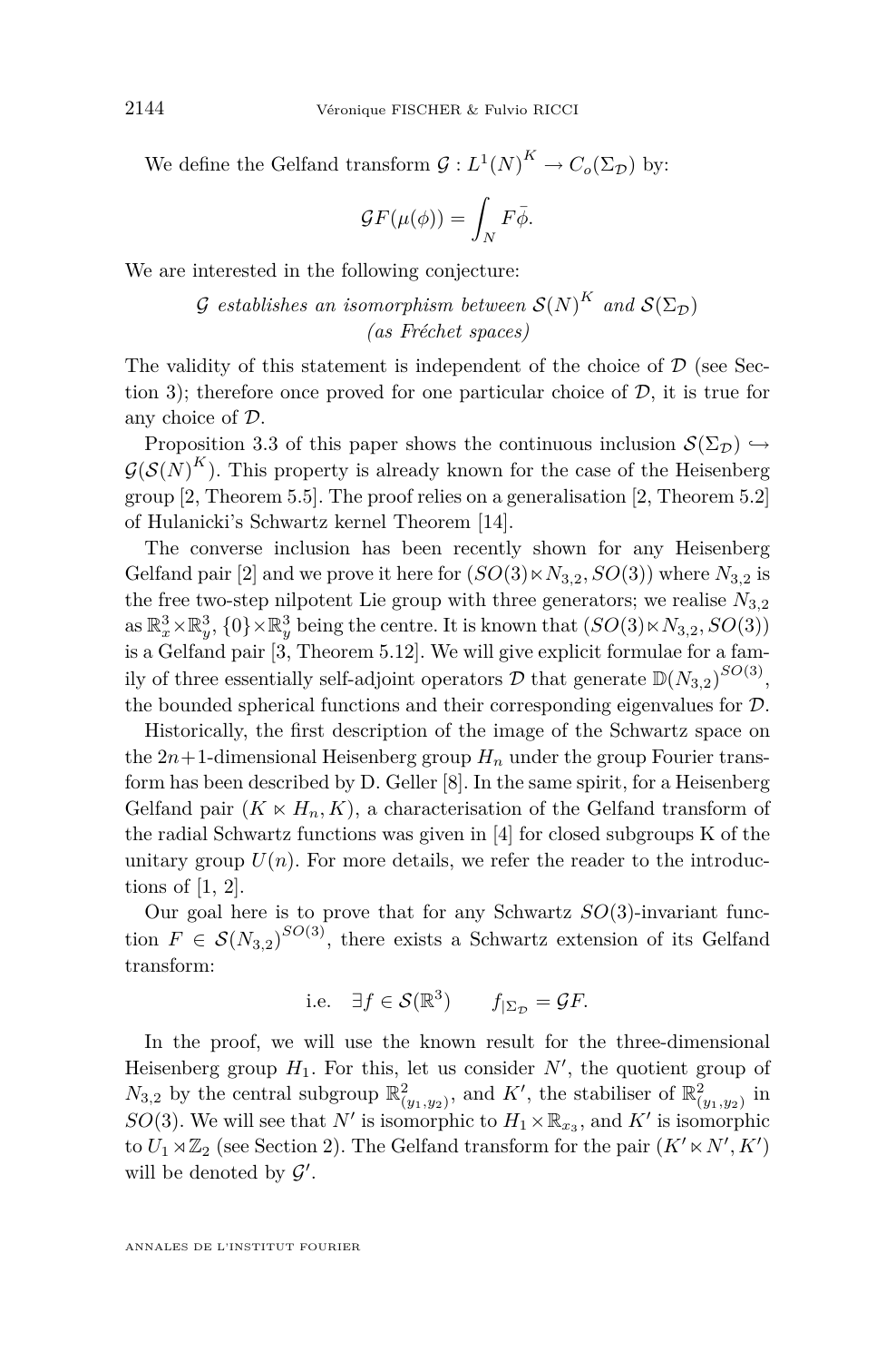<span id="page-3-0"></span>Whenever it makes sense, we denote by  $\mathcal{R}F$  the function on  $N'$  given by integration of a function *F* of  $N_{3,2}$  on the central subgroup  $\mathbb{R}^2_{(y_1,y_2)}$ . The operator  $\mathcal{R}$  maps  $SO(3)$ -invariant functions on  $N_{3,2}$  to  $K'$ -invariant functions on  $N'$ , and Schwartz functions on  $N_{3,2}$  to Schwartz functions on  $N'$ .  $\mathcal{R}$  is 1-1, but does not send  $S(N_{3,2})^{SO(3)}$  onto  $S(N')^{K'}$  (see Proposition [4.3\)](#page-13-0). The definition of  $R$  can be extended to left-invariant differential operators in such a way that  $\mathcal{R}(DF) = (\mathcal{R}D)(\mathcal{R}F)$  for any left-invariant differential operators *D* and any smooth compactly supported functions *F* on *N*. We will see that the image of the operators in *D* by *R* completed with  $-\partial_{x_3}^2$ gives a family  $\mathcal{D}'$  of essentially self-adjoint generators for  $\mathbb{D}(N')^{K'}$ . Again we will give explicit formulae for  $\mathcal{D}'$ , the bounded spherical functions, and their corresponding eigenvalues for  $\mathcal{D}'$ .

The spectrum of  $(K' \ltimes N', K')$  can be projected onto the spectrum of  $(SO(3) \ltimes N_{3,2}, SO(3))$  in the following sense: composing an homomorphism of  $L^1(N')^{K'}$  with *R* provides a mapping  $\Pi : \Sigma_{\mathcal{D}'} \to \Sigma_{\mathcal{D}}$  between the two spectra, that is completely explicit here. In fact  $\Pi$  maps continuously  $\Sigma_{\mathcal{D}}$ *<sup><i>n*</sup></sup> onto  $\Sigma_{\mathcal{D}}$ , but is 1-1 only on the regular part of the spectrum (see Section 2).

For any Schwartz  $SO(3)$ -invariant function  $F \in \mathcal{S}(N_{3,2})^{SO(3)}$ , we have:

$$
\mathcal{G}'(\mathcal{R}F) = \mathcal{G}F \circ \Pi.
$$

The existence of a Schwartz extension to  $\mathbb{R}^4$  for  $\mathcal{G}'(\mathcal{R}F)$ , can be deduced easily from the Heisenberg case [\[1,](#page-26-0) [2\]](#page-26-0); it does not imply directly the existence of a Schwartz extension for *GF* but is constantly used all along the proof.

This article is organised as follows. In Section 2, we introduce the notations and the basic facts concerning the Gelfand spectra of  $(SO(3) \times$  $N_{3,2}$  $N_{3,2}$  $N_{3,2}$ ,  $SO(3)$  and  $(K' \times N', K')$ . In Section 3, we give some general settings and the precise statements of our results. In Section 4 we describe  $R$  and the restriction mappings. In Section 5 we give the proof of Theorem 5 using an extension of a mean value formula due to Geller in the case of the Heisenberg group [\[8\]](#page-26-0). In the appendix, we give, for completeness, detailed proof of some results appearing in this paper and concerning differential operators and functional calculus on them.

### **2.** The Gelfand spectra of  $(SO(3) \ltimes N_{3,2}, SO(3))$ and  $(K' \ltimes N', K')$

We realise  $N_{3,2}$  as  $\mathbb{R}^3_x \times \mathbb{R}^3_y$  endowed with the law:

$$
(x, y) \cdot (x', y') = (x + x', y + y' + \frac{1}{2}x \wedge x'),
$$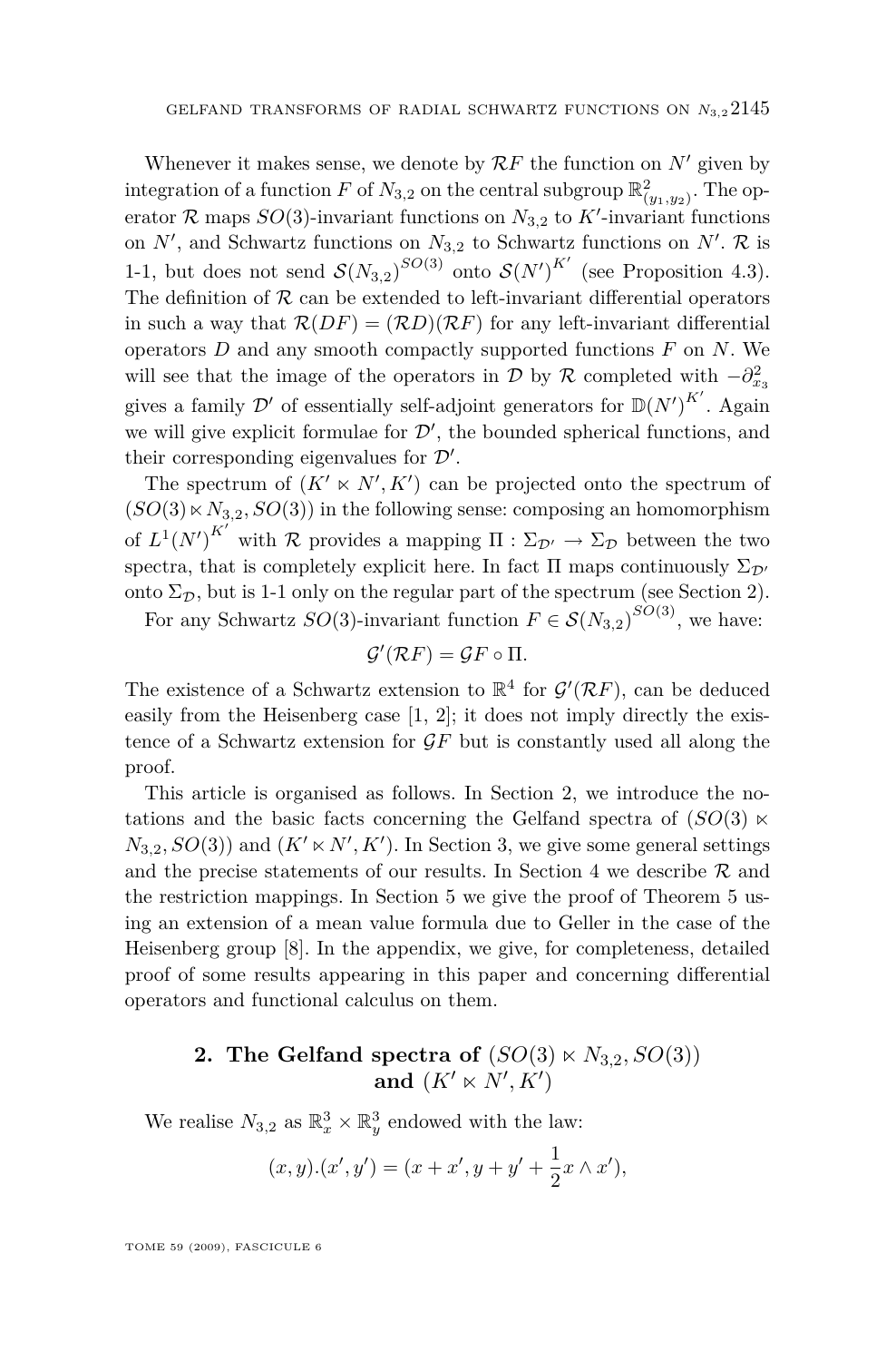where  $\land$  indicates the usual wedge product in  $\mathbb{R}^3$ .  $\mathcal{N}_{3,2}$  denotes its Lie algebra. For  $j = 1, 2, 3$ , let  $X_j$  be the left-invariant vector field on N that equals  $\partial_{x_j}$  at 0, and  $Y_j$  the left-invariant vector field on  $N$  that equals  $\partial_{y_j}$ .  $(X_j)_{j=1,2,3}$  and  $(Y_j)_{j=1,2,3}$  form the canonical basis of  $\mathcal{N}_{3,2}$ , and satisfy:

$$
[X_1, X_2] = Y_3 \quad , \quad [X_3, X_1] = Y_2 \quad , \quad [X_2, X_3] = Y_1.
$$

The group  $SO(3)$  acts on  $\mathbb{R}^3$  and thus on  $N_{3,2}$  by acting simultanously on each copy of  $\mathbb{R}^3$ . One checks easily that this action is by automorphisms on  $N_{3,2}$ .  $(SO(3) \ltimes N_{3,2}, SO(3))$  is a Gelfand pair [\[3,](#page-26-0) Theorem 5.12].

Let us define the sub-Laplacian *L*, the central Laplacian  $\Delta$  and a third operator *D* by:

$$
L = -\sum_{j=1}^{3} X_j^2 \quad , \quad \Delta = -\sum_{j=1}^{3} Y_j^2 \quad , \quad D = -\sum_{j=1}^{3} X_j Y_j.
$$

In Section [3,](#page-6-0) we will show that these operators form a family  $\mathcal{D} = (L, \Delta, D)$ of essentially self-adjoint operators that generate  $\mathbb{D}(N_{3,2})^{SO(3)}$ .

The bounded spherical functions and their corresponding eigenvalues for *D* are known explicitly. Let us define some notation first: for any vector  $x = (x_1, x_2, x_3) \in \mathbb{R}^3$ , we will write  $\tilde{x}$  or  $x$ <sup>\*</sup> for  $(x_1, x_2)$  and, occasionally,  $[x]_3$  for  $x_3$ .  $\mathcal{L}_l(u) = (1/l!)e^{u/2}(d/du)^l u^l e^{-u}$  denotes the *l*-Laguerre function of order 0 on  $\mathbb{R}$ . Then the bounded spherical functions on  $N_{3,2}$  are:

$$
\phi_{\lambda,l,r}(x,y) = \int_{k \in SO(3)} e^{-i\lambda[k,y]_3} \mathcal{L}_l\left(\frac{\lambda}{2} |[k.x]\tilde{\ }|^2\right) e^{-ir[k.x]_3} dk,
$$
  

$$
\lambda > 0, l \in \mathbb{N}, r \in \mathbb{R}.
$$

and

$$
\phi_{0,R}(x,y) = \int_{k \in SO(3)} e^{-iR[k.x]_3} dk = \frac{\sin(R|x|)}{R|x|} dk , \quad R \geqslant 0;
$$

their eigenvalues for *D* are given by:

$$
\mu_{\phi_{\lambda,l,r}} = (\lambda(2l+1) + r^2, \lambda^2, \lambda r),
$$
  
\n
$$
\mu_{\phi_{0,R}} = (R^2, 0, 0).
$$

The Gelfand spectrum  $\Sigma_{\mathcal{D}}$  of  $(SO(3) \ltimes N_{3,2}, SO(3))$  is then realised as the union of the collection of the  $\mu_{\phi_{\lambda,l,r}}, \lambda > 0, l \in \mathbb{N}, r \in \mathbb{R}$  (the regular part of the spectrum), with the collection of the  $\mu_{\phi_R}$ ,  $R \in \mathbb{R}$  (the singular part of the spectrum). Calling  $(\eta_1, \eta_2, \eta_3)$  the coordinates corresponding to  $L, \Delta, D$  respectively,  $\Sigma_{\mathcal{D}}$  is then the union, for  $l \geqslant 0$ , of the surfaces  $\Gamma_l$ defined by the equation  $\eta_3^2 = \eta_2(\eta_1 - (2l+1)\sqrt{\eta_2})$ . They all meet together on the positive  $\eta_2$ -axis, the singular part of  $\Sigma_{\mathcal{D}}$ .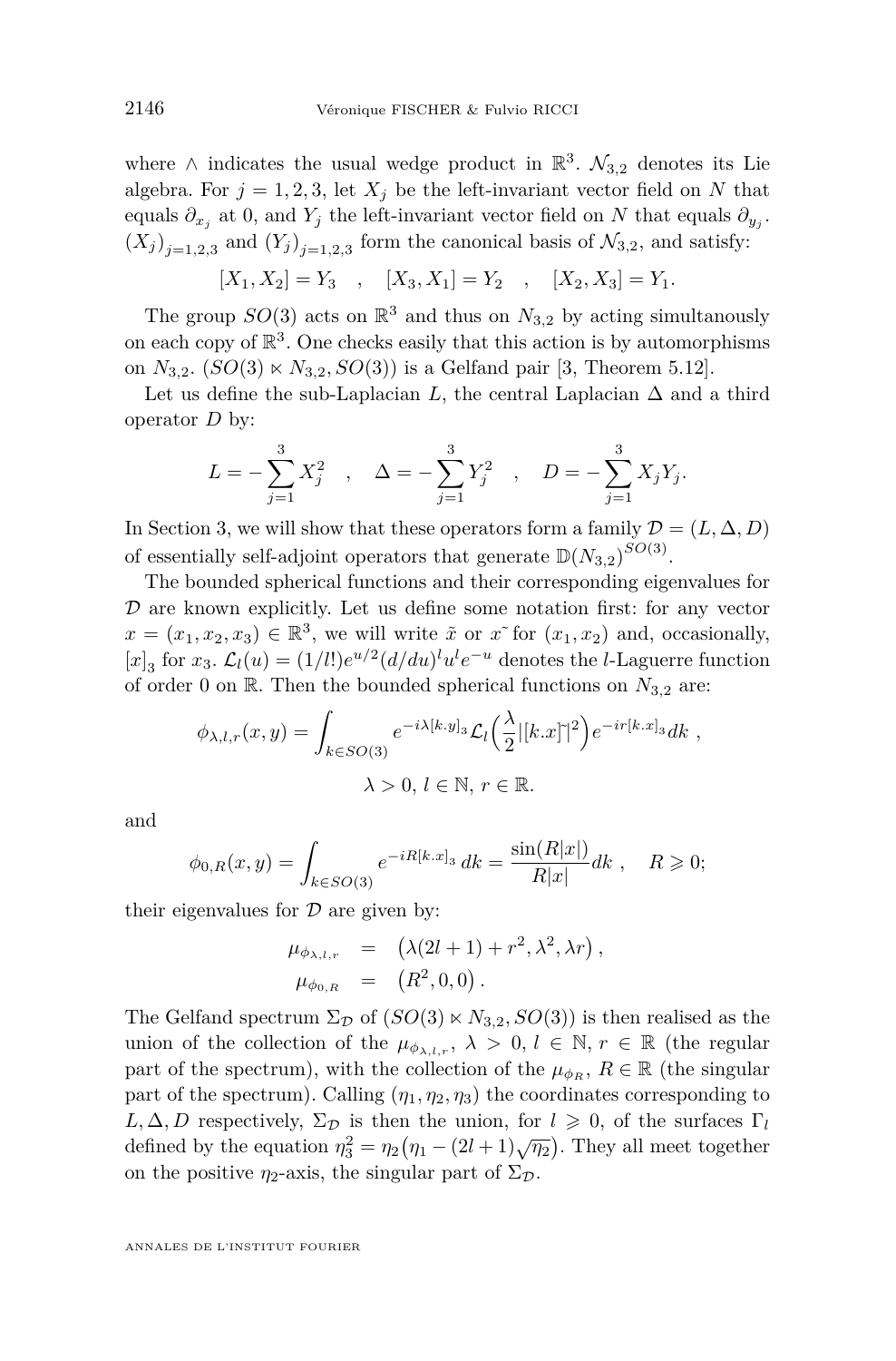$N'$  is the quotient group of  $N_{3,2}$  by the central subgroup  $\mathbb{R}^2_{(y_1,y_2)}$ ; we realise  $N'$  as  $\mathbb{R}_x^3 \times \mathbb{R}_t$  endowed with the law:

$$
(x,t).(x',t') = (x+x',t+t'+\frac{1}{2}[x\wedge x']_3).
$$

 $\mathcal{N}'$  denotes its Lie algebra; this is a quotient of  $\mathcal{N}_{3,2}$  by  $\mathbb{R}Y_1 \oplus \mathbb{R}Y_2$  and  $q = q_{\mathcal{N}_{3,2}} : \mathcal{N}_{3,2} \to \mathcal{N}'$  denotes the quotient mapping.  $q(X_j) = X'_j$  is the left-invariant vector field  $X'_j$  on  $N'$  that equals  $\partial_{x_j}$  at 0,  $j = 1, 2, 3;$  $q(Y_1) = q(Y_2) = 0$ , and  $q(Y_3) = T$  is the left-invariant vector field on *N* that equals  $\partial_t$ . In particular  $X'_3 = \partial_{x_3}$  lies in the centre of  $\mathcal{N}'$ .  $(X'_j)_{j=1,2,3}$ and *T* form the canonical basis of  $\mathcal{N}'$ . It is easy to see that  $N'$  is isomorphic to  $H_1 \times \mathbb{R}$ . Let  $K'$  be the stabiliser of  $\mathbb{R}^2_{(y_1,y_2)} \subset \mathbb{R}^3_y$  in  $SO(3)$ . The group  $K'$  is  $S(O(2) \times O(1)) \cong O(2) \cong U_1 \rtimes \mathbb{Z}_2$ .

 $(K' \ltimes N', K')$  is a Gelfand pair and its bounded spherical functions are explicitly known:

$$
\phi'_{\lambda,l,r}(x,t) = \cos(\lambda t + rx_{x_3})\mathcal{L}_l(\frac{\lambda}{2}|[k.x]|^2)dk \quad , \quad \lambda > 0, l \in \mathbb{N}, r \in \mathbb{R},
$$

and

$$
\phi_{\zeta,r}'(x,y) = J_o(\zeta|\tilde{x}|) \cos(rx_3) \quad , \quad \zeta, r \in \mathbb{R},
$$

*J<sup>o</sup>* being the Bessel function of order 0.

We define the following operators:

$$
L' = -\sum_{j=1}^{3} X'_j{}^2 \quad , \quad \Delta' = -T^2 \quad , \quad D' = -X'_3T.
$$

The operators  $L'$ ,  $\Delta'$ ,  $D'$  and  $-X'^{2}_{3}$  are  $K'$ -invariant, essentially self-adjoint and generate  $\mathbb{D}(N')^{K'}$  (see Proposition [3.1](#page-7-0) and Subsection [5.1\)](#page-14-0). We set the family  $\mathcal{D}' = (L', \Delta', D', -X_3'^2)$ .

The eigenvalues of the bounded spherical functions for  $\mathcal{D}'$  are given by:

$$
\mu_{\phi'_{\lambda,l,r}} = (\lambda(2l+1) + r^2, \lambda^2, \lambda r, r^2), \n\mu_{\phi'_{\zeta,r}} = (\zeta^2 + r^2, 0, 0, r^2).
$$

As in the case of  $(SO(3) \ltimes N_{3,2}, SO(3))$ , the Gelfand spectrum  $\Sigma'_{\mathcal{D}'}$  of  $(K' \ltimes N', K')$  is then realised as the union of a regular and a singular part: the regular part is the collection of the  $\mu_{\phi'_{\lambda,l,r}}, \lambda > 0, l \in \mathbb{N}, r \in \mathbb{R}$ , and the singular part is the collection of the  $\mu_{\phi'_{\zeta,r}}, \zeta, r \in \mathbb{R}$ .

With coordinates  $(\eta_1, \eta_2, \eta_3, \eta_4)$  corresponding to  $L', \Delta', D', -{X'_3}^2$  respectively,  $\Sigma'_{\mathcal{D}'}$  is the union of the set  $\{(\eta_1, 0, 0, \eta_4) : 0 \le \eta_4 \le \eta_1\}$  (the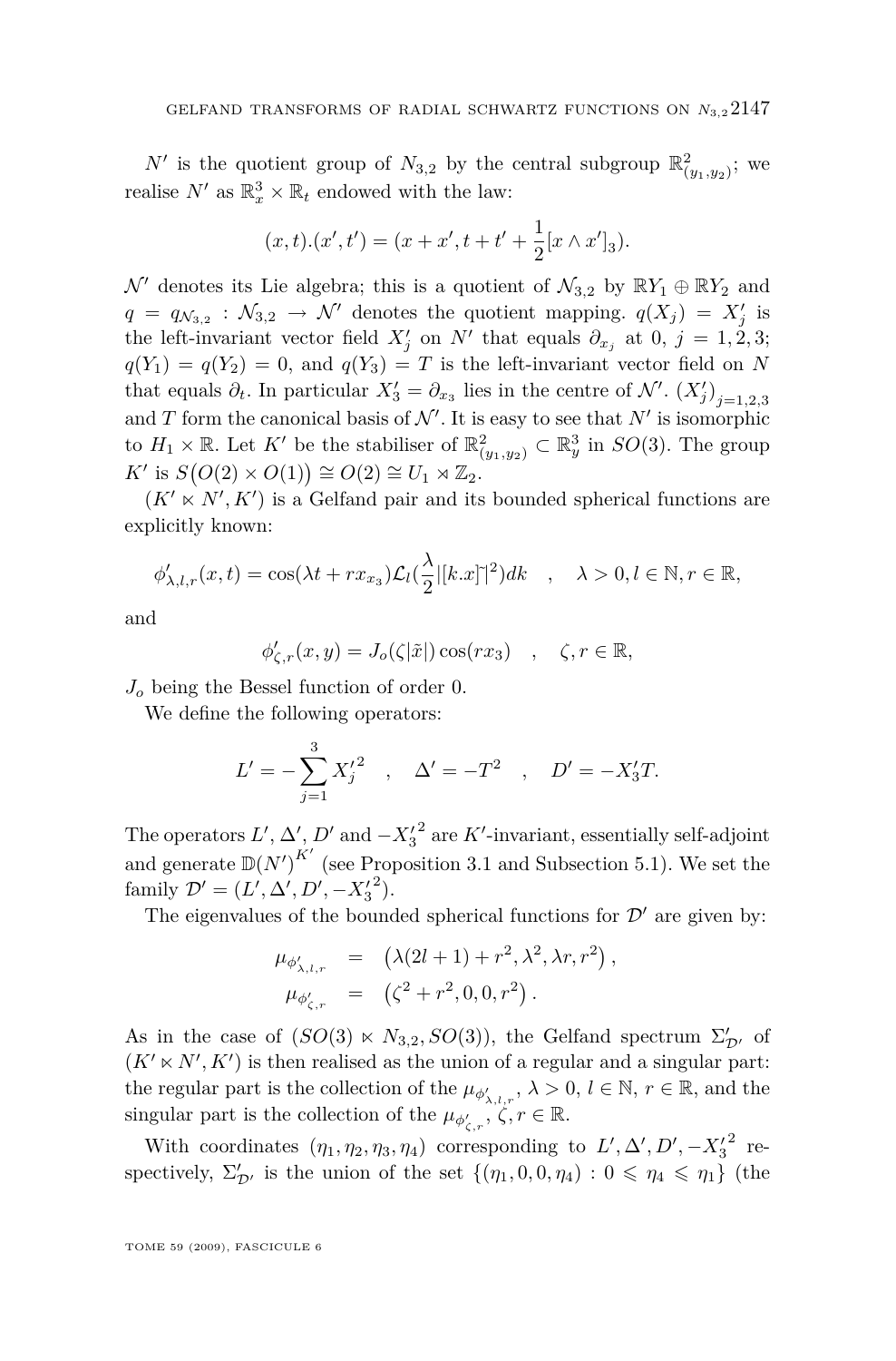<span id="page-6-0"></span>singular set) and the two-dimensional surfaces  $\Gamma'_{l}$ ,  $l \geqslant 0$ , defined by the system of equations

$$
\begin{cases}\n\eta_3^2 = \eta_2 (\eta_1 - (2l+1)\sqrt{\eta_2}) \\
\eta_3^2 = \eta_2 \eta_4 .\n\end{cases}
$$

Notice that the projection onto the hyperplane  $\eta_4 = 0$  parallel to the  $\eta_4$ -axis maps  $\Sigma'_{\mathcal{D}'}$  onto  $\Sigma_{\mathcal{D}}$ , and is bijective between the two regular sets. This fact, alluded to already in the introduction, will be relevant in view of the mapping *R* defined in Subsection 4.1.

Let us give an equivalent and intrinsic point of view of this fact. As explained in the introduction, the spectrum of  $(K' \ltimes N', K')$  can be projected in the following sense onto the spectrum of  $(SO(3) \ltimes N_{3,2}, SO(3))$ : the composition of an homomorphism of  $L^1(N')^{K'}$  with R (see also Subsection [4.1\)](#page-10-0) provides a mapping between the two Gelfand spectra. Realising the Gelfand spectra as explained in the introduction (see also Section 3), this mapping  $\Pi : \Sigma_{\mathcal{D}'} \to \Sigma_{\mathcal{D}}$  is then given by:

$$
\Pi(\lambda(2l+1) + r^2, \lambda^2, \lambda r, r^2) = (\lambda(2l+1) + r^2, \lambda^2, \lambda r), \Pi(\zeta^2 + r^2, 0, 0, r^2) = (\zeta^2 + r^2, 0, 0).
$$

Π maps continuously Σ*D<sup>0</sup>* onto Σ*D*. Moreover Π maps homeomorphically the regular part of  $\Sigma_{\mathcal{D}}$  onto the regular part of  $\Sigma_{\mathcal{D}}$ ; II maps the irregular part of  $\Sigma_{\mathcal{D}}$  onto the irregular part of  $\Sigma_{\mathcal{D}}$ , but this correspondence is not 1-1.

#### **3. Results**

In this section, we describe the general settings of our work and explain the conjecture  $\mathcal{G}(\mathcal{S}(N)^K) = \mathcal{S}(\Sigma_{\mathcal{D}})$ . We will give the precise statement of our main result in Theorem [3.5.](#page-9-0)

Let  $N$  be a connected, simply-connected Lie group,  $N$  its Lie algebra,  $\exp : \mathcal{N} \to \mathcal{N}$  the exponential mapping and  $(E_i)_{i=1}^p$  a basis of  $\mathcal{N}$ . The canonical basis  $(E_i)_{i=1}^p$  of  $N$  being chosen, this induces a Lebesgue measure  $dX$  on  $N$  and, via the exponential map, a Haar measure  $dn$  on  $N$ ; the spaces  $L^p(N)$  are defined with respect to this Haar measure. When  $N$  is a graded Lie group, following [\[7,](#page-26-0) ch1.D], we fix a homogeneous gauge *|.|* on *N* and we keep the same notation for the basis  $(E_i)$  of  $N$  and the associated left-invariant vector fields on *N*; we set the following family of semi-norms parametrised by  $a \in \mathbb{N}$  on the Schwartz space  $\mathcal{S}(N)$  which induces the usual Fréchet space structure on *S*(*N*):

$$
||F||_{a,N} = \sup_{n \in N, d(I) \leq a} (1+|n|)^a |E^I F(n)|.
$$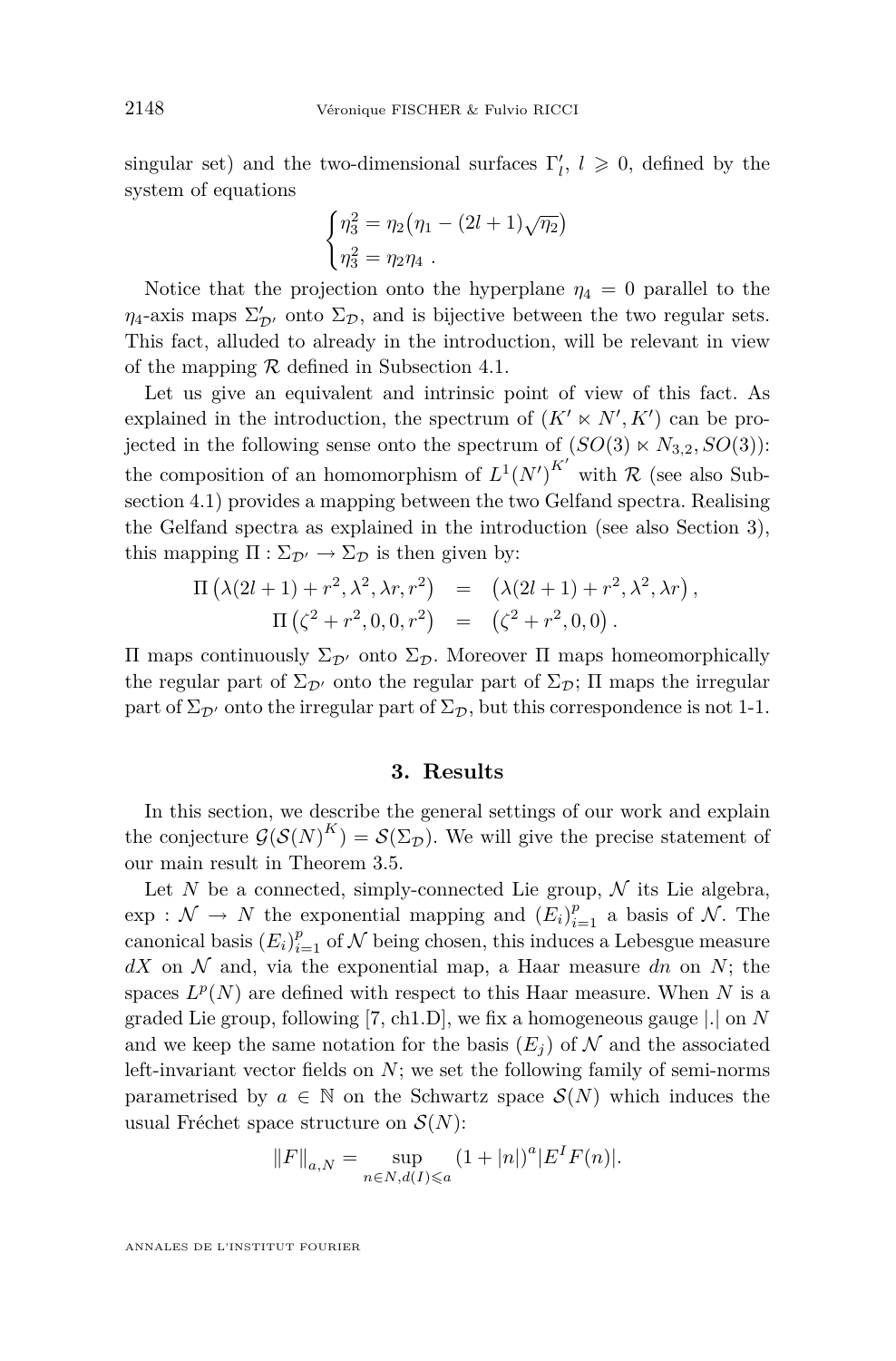<span id="page-7-0"></span> $P(N)$  denotes the algebra of polynomials on N with real coefficients where  $\mathcal N$  is then identified with the Euclidean vector space  $\mathbb{R}^p$ .  $\mathbb{D}(N)$ denotes the algebra of real left-invariant differential operators on *N*, as operators defined on  $C_c^{\infty}(N)$ , the space of smooth, compactly-supported functions on *N*.

To  $P \in \mathcal{P}(\mathcal{N})$ , we associate  $D_P \in \mathbb{D}(N)$  by:

$$
D_P F(n) = \left[ P(i^{-1} \partial_u) F(n \exp(\sum_{j=1}^p u_j E_j)) \right]_{|u=0}.
$$

We obtain the symmetrisation mapping  $P \mapsto D_P$ , that is a linear isomorphism between the algebras  $\mathbb{D}(N)$  and  $\mathcal{P}(\mathcal{N})$  [\[12,](#page-26-0) Ch.II Theorems 4.3] and 4.9]

In the appendix we show:

PROPOSITION 3.1. — If  $(K \ltimes N, K)$  is a Gelfand pair, each operator of  $\mathbb{D}(N)^K$  is essentially self-adjoint, that is, it admits a unique self-adjoint extension to an unbounded operator of  $L^2(N)$ .

Furthermore the operators of  $\mathbb{D}(N)^K$  commute strongly, in the sense that the spectral resolutions of their self-adjoint extensions commute.

We will use the same notation for an operator of  $\mathbb{D}(N)^K$  and its selfadjoint extension.

By Hilbert's Basis Theorem, if a group *K* acts orthogonally on some Euclidean space  $\mathbb{R}^p$ , the algebra  $\mathcal{P}(\mathbb{R}^p)^K$  of *K*-invariant polynomials on  $\mathbb{R}^p$  is finitely generated [\[12,](#page-26-0) Ch.II Corollary 4.10]. If  $\rho_1, \ldots, \rho_q$  is a set of generators, we call  $\{\rho_1, \ldots, \rho_q\}$  a Hilbert basis for  $(\mathbb{R}^p, K)$  and  $\rho = (\rho_1, \ldots, \rho_q)$ the corresponding Hilbert mapping. Furthermore, if  $\rho = (\rho_1, \ldots, \rho_q)$  and  $\rho' = (\rho'_1, \ldots, \rho'_{q'})$  are two Hilbert mappings for  $(\mathbb{R}^p, K)$ , then there exists  $Q = (Q_1, \ldots, Q_q), Q_j \in \mathcal{P}(\mathbb{R}^{q'}),$  such that  $\rho = Q \circ \rho'$  (and viceversa). We will make extensive use of G. Schwarz's Theorem [\[16\]](#page-26-0): every *K*-invariant smooth function on  $\mathbb{R}^p$  can be expressed as a smooth function of a Hilbert basis  $\rho$  of  $(\mathbb{R}^p, K)$ . In other words, the Hilbert map,  $\rho$ , induces an application given by  $\rho^*(h) = h \circ \rho$ . Moreover  $\rho^*$  is a linear continuous mapping from  $C^{\infty}(\mathbb{R}^q)$  onto  $C^{\infty}(\mathbb{R}^p)^K$ , and also from  $\mathcal{S}(\mathbb{R}^q)$  onto  $\mathcal{S}(\mathbb{R}^p)^K$  [\[2,](#page-26-0) Theorem 6.1].

Assume that  $(K \times N, K)$  is a Gelfand pair. Any family of generators of  $\mathbb{D}(N)^K$  is obtained as the symmetrisation of a Hilbert basis, and conversely, if  $\{\rho_1, \ldots, \rho_q\}$  denotes a Hilbert basis for  $(\mathcal{N}, K)$ , then  ${D_{\rho_1}, \ldots, D_{\rho_q}}$  is a set of generators of  $\mathbb{D}(N)^K$ .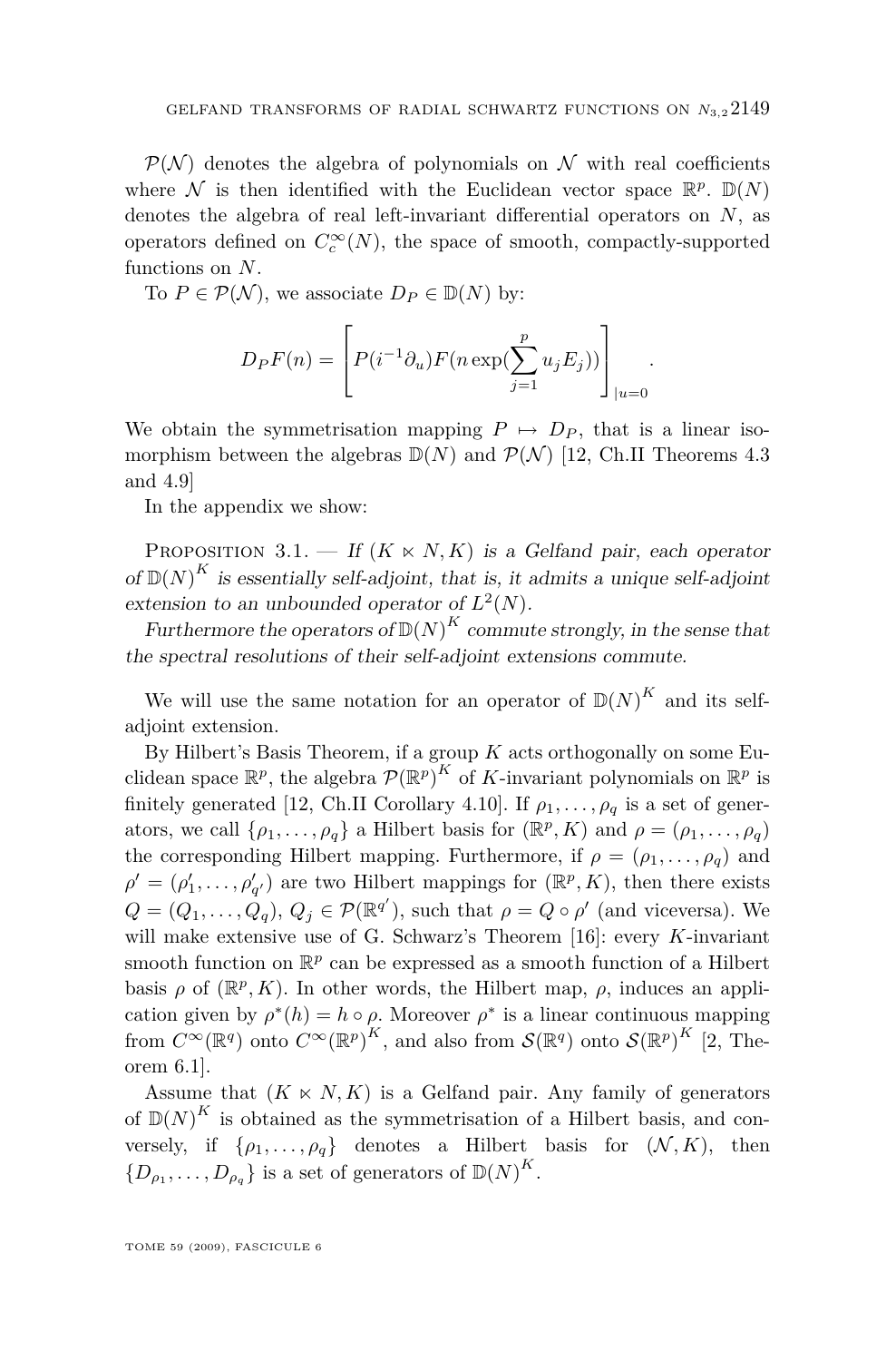<span id="page-8-0"></span>Let us fix  $(\rho_1, \ldots, \rho_q)$  an ordered Hilbert basis for  $(N, K)$ , to which we associate the ordered family of operators  $\mathcal{D}_{\rho} = (D_{\rho_1}, \ldots, D_{\rho_q})$ . We denote by  $\Sigma_{\mathcal{D}_{\rho}}$ , the set of the *q*-tuples of eigenvalues  $\mu(\phi) = (\mu_1(\phi), \dots, \mu_q(\phi))$ of  $\mathcal{D}_{\rho}$  for the bounded *K*-spherical functions  $\phi$  on *N*. As mentioned in the introduction and proved in [\[5\]](#page-26-0),  $\Sigma_{\mathcal{D}_{\rho}}$  is the realisation of the Gelfand spectrum associated to  $\mathcal{D}_{\rho}$ , in the sense that the set  $\Sigma_{\mathcal{D}_{\rho}}$  of such *q*-tuples is in 1-1 correspondence with the Gelfand spectrum and the topology induced on it from  $\mathbb{R}^q$  coincides with the Gelfand topology. In the appendix, we will show that  $\Sigma_{\mathcal{D}_{\rho}}$  is also the joint spectrum of  $\mathcal{D}_{\rho}$ :

PROPOSITION 3.2. — Let  $(\rho_1, \ldots, \rho_q)$  be an ordered Hilbert basis for  $(N, K)$ . The joint spectrum of the family of strongly commuting, selfadjoint operators  $\mathcal{D}_{\rho} = (D_{\rho_1}, \dots, D_{\rho_q})$  is  $\Sigma_{\mathcal{D}_{\rho}}$ .

For a closed subset  $E$  of  $\mathbb{R}^q$ ,  $\mathcal{S}(E)$  denotes the space of restrictions to  $E$ of Schwartz functions, endowed with the quotient topology of  $\mathcal{S}(\mathbb{R}^q)/\{f:$  $f_{|E} = 0$ ; we will often define a class in this quotient as being given as the restriction of a Schwartz function on  $\mathbb{R}^q$ . The spectrum  $\Sigma_{\mathcal{D}}$  is a closed subset of  $\mathbb{R}^q$ . We are interested in the conjecture  $\mathcal{S}(N)^K \stackrel{\mathcal{G}}{\sim} \mathcal{S}(\Sigma_{\mathcal{D}})$ . The existence of a polynomial mapping between two Hilbert mappings implies that the validity of this conjecture is independent of the choice of  $D$  (see [\[2,](#page-26-0) Section 3]). The continuous inclusion  $\mathcal{S}(\Sigma_{\mathcal{D}}) \hookrightarrow \mathcal{G}(\mathcal{S}(N)^K)$  relies on the following statement, which is a generalisation of Hulanicki's Schwartz Kernel Theorem proved in the appendix:

PROPOSITION 3.3. — Let  $(\rho_1, \ldots, \rho_q)$  be an ordered Hilbert basis for  $(N, K)$ , and  $\mathcal{D}_{\rho} = (D_{\rho_1}, \ldots, D_{\rho_q})$  the associated family of operators.

Let *m* be in  $\mathcal{S}(\mathbb{R}^q)$ . The operator  $m(\mathcal{D}_{\rho})$  is a convolution operator with a *K*-invariant Schwartz kernel  $M = M_{m, \mathcal{D}_{\rho}} \in \mathcal{S}(N)^K$ :

$$
\forall F \in L^2(N) \qquad m(\mathcal{D}_\rho)F = F * M.
$$

The Gelfand transform of *M* is:

$$
\mathcal{G}M = m_{|\Sigma_{\mathcal{D}_\rho}}.
$$

Furthermore the mapping  $m \in \mathcal{S}(\mathbb{R}^q) \mapsto M_{m,\mathcal{D}_\rho} \in \mathcal{S}(N)^K$  is continuous.

For the Gelfand spectra of Heisenberg groups or the free two-step nilpotent Lie groups, the inclusion of the spectrum in the image of the Hilbert mapping:

$$
\Sigma_{\mathcal{D}_{\rho}} \subset \text{im } \rho,
$$

is true, independently of the choice of the Hilbert mapping  $\rho$  (but we do not know if it is true in general). Here we will use this property only in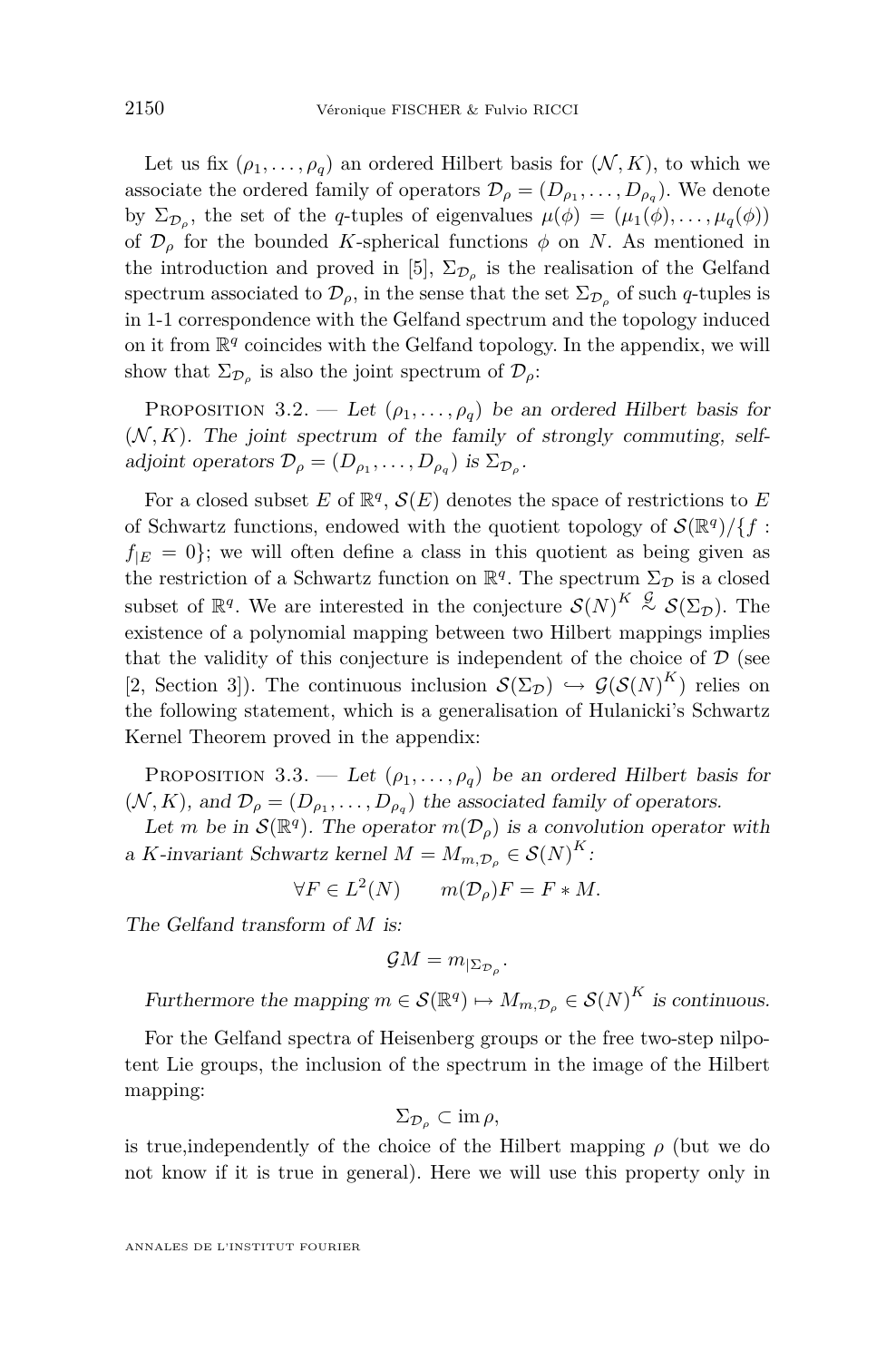<span id="page-9-0"></span>the case of  $N' = H_1 \times \mathbb{R}$ , where it is known, the spectrum and the Hilbert mapping being explicit.

LEMMA 3.4. — The polynomials  $|x|^2$ ,  $|y|^2$  and  $x \cdot y$  generate the algebra of polynomials on  $\mathbb{R}_x^3 \times \mathbb{R}_y^3$  that are invariant under the simultaneous action of  $SO(3)$  on each copy of  $\mathbb{R}^3$ .

*Proof.* — If  $P(x, y)$  is an  $SO(3)$ -invariant polynomial on  $\mathbb{R}^3_x \times \mathbb{R}^3_y$ , then for each independent vectors  $x, y \in \mathbb{R}^3$ , we have  $P(x, y) = P(-x, -y)$  because the linear transformation that equals *−*Id on the vector space spanned by x and y, and 1 on the orthogonal complement line, is in  $SO(3)$ ; this shows that *P* is invariant under  $-Id_{\mathbb{R}^3}$ , and thus also under the simultaneous action of  $O(3)$  on each copy of  $\mathbb{R}^3$ . This implies:

$$
\mathcal{P}(\mathbb{R}^3_x \times \mathbb{R}^3_y)^{SO(3)} = \mathcal{P}(\mathbb{R}^3_x \times \mathbb{R}^3_y)^{O(3)}.
$$

By [\[10,](#page-26-0) Theorem 4.2.2.(1)],  $\mathcal{P}(\mathbb{R}^3_x \times \mathbb{R}^3_y)^{O(3)}$  is spanned by  $|x|^2$ ,  $|y|^2$  and  $x \cdot y$ .  $\Box$ 

Thus  $\rho(x, y) = (|x|^2, |y|^2, x \cdot y)$  gives a Hilbert mapping for  $(\mathcal{N}_{3,2}, SO(3)).$ We compute easily that the associated family of operators by symmetrisation is  $\mathcal{D} = (L, \Delta, D)$  defined in Section [2,](#page-3-0) where we give also an explicit description of the associated realisation of the Gelfand spectrum.

THEOREM 3.5. — The Gelfand transform of any Schwartz  $SO(3)$ invariant function on  $N_{3,2}$  admits a Schwartz extension to  $\mathbb{R}^3$ .

$$
\forall F \in \mathcal{S}(N_{3,2})^{SO(3)} \qquad \mathcal{G}F \in \mathcal{S}(\Sigma_{\mathcal{D}}).
$$

Moreover the mapping  $F \in S(N_{3,2})^{SO(3)} \mapsto \mathcal{G}F \in S(\Sigma_{\mathcal{D}})$  is an isomorphism of Fréchet spaces.

The group *N*3*,*<sup>2</sup> admits a slightly bigger group of automorphisms than *SO*(3), namely *O*(3) acting by:

$$
k(x, y) = (kx, (\det k)ky) \quad , \quad k \in O(3),
$$

It is easily verified that  $\{|x|^2, |y|^2, (x \cdot y)^2\}$  gives a Hilbert basis for  $(\mathcal{N}_{3,2}, O(3))$  and the associated family of operators by symmetrisation is  $\tilde{\mathcal{D}} = (L, \Delta, D^2)$ . Following the same lines as in [\[2,](#page-26-0) Section 8], we have the following.

Corollary 3.6. — The Gelfand transform is an isomorphism between  $S(N_{3,2})^{O(3)}$  and  $S(\Sigma_{\tilde{D}})$  as Fréchet spaces.

From now on, *N* will stand for  $N_{3,2}$  and *K* for  $SO(3)$ .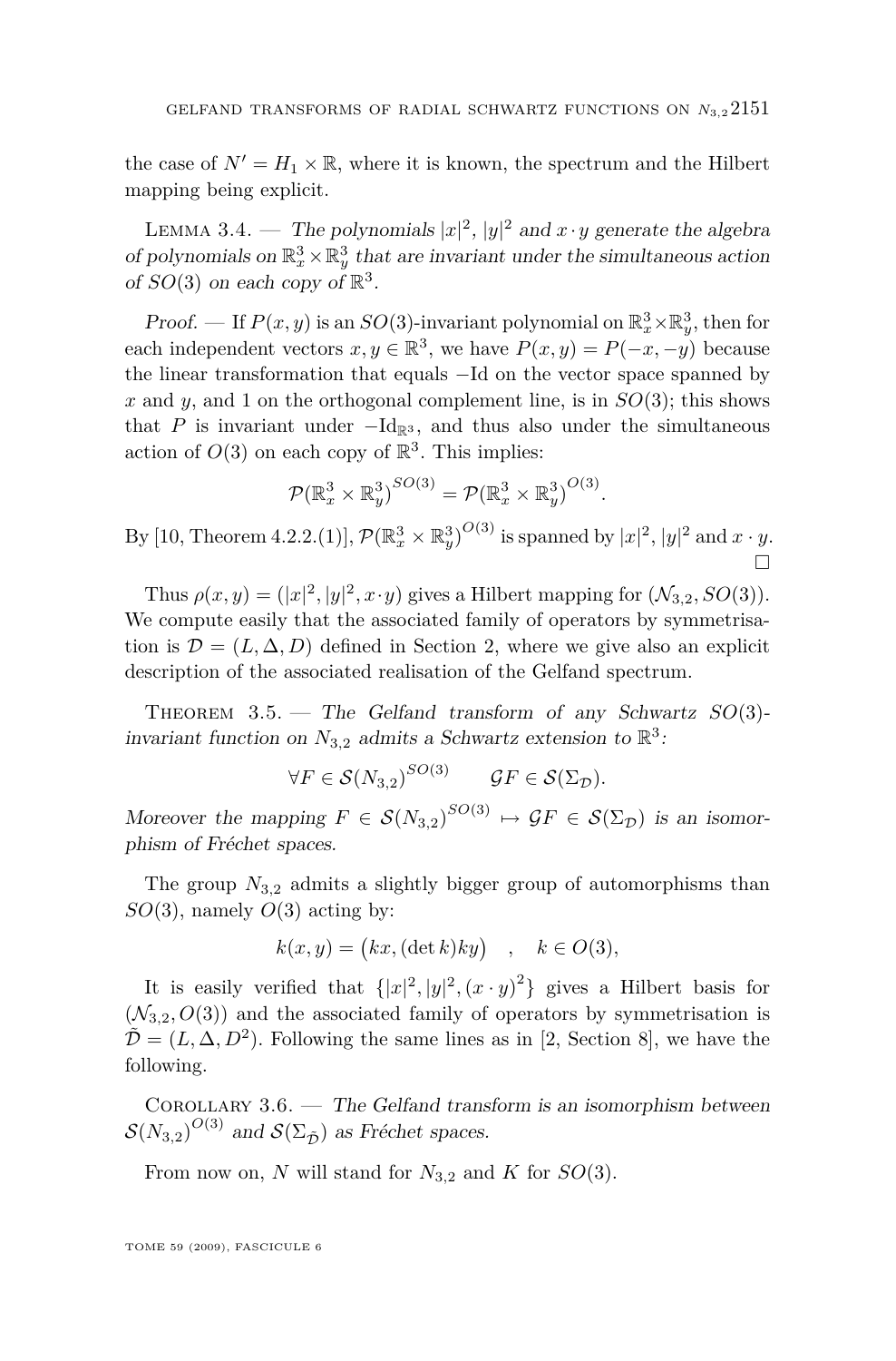#### **4.** *R* **and restriction mappings**

#### **4.1. The mapping** *R*

<span id="page-10-0"></span>In the introduction, we denoted by  $\mathcal{R}F$  the function on  $N'$  given by integration of a function  $F$  of  $N$  on the central subgroup  $\mathbb{R}^2_{(y_1,y_2)}$  whenever it makes sense, for example on  $L^1(N)$ . It is sometimes convenient to consider  $R$  as acting between functions defined on the Lie algebras, rather than on the groups. We will do so without any further mention. The operator  $\mathcal{R}$  maps *K*-invariant functions on *N* to *K*<sup>*I*</sup>-invariant functions on *N*<sup>*I*</sup>, integrable functions on  $N$  to integrable functions on  $N'$  continuously, Schwartz functions on  $N$  to Schwartz functions on  $N'$  continuously. It respects convolution on the groups and abelian convolution on the Lie algebras.

We extend the definition of  $\mathcal R$  to the algebra  $\mathbb D(N)$  of left-invariant differential operators on *N* in the following way: if  $D \in \mathbb{D}(N)$ , then we define  $D' = \mathcal{R}D \in \mathbb{D}(N')$  by

$$
(D'G) \circ q = D(G \circ q), \quad G \in C_c^{\infty}(N'),
$$

where  $q = q_N : N \to N'$  is the quotient mapping. Note that if  $D = D_P \in$  $\mathbb{D}(N)$ ,  $P \in \mathcal{P}(\mathcal{N})$ , then easy changes of variables, see e.g. [\(A.1\)](#page-19-0) below, leads to:

$$
\forall F \in C_c^{\infty}(N) \quad , \quad \forall G \in C_c^{\infty}(N') \qquad \langle \mathcal{R}(DF), G \rangle = \langle \mathcal{R}F, D_{P_{|N'}}G \rangle.
$$

This shows that  $\mathcal{R}D_P = D_Q$  where  $Q = P_{\vert \mathcal{N}'}$  is the restriction of *P* to  $\mathcal{N}'$ .

The mapping  $\mathcal R$  on functions is dual to the restriction mapping from  $\mathcal N$ to  $\mathcal{N}'$  in the following sense. Let us denote  $\mathcal{F}_y$  and  $\mathcal{F}_t$  the Fourier transform with respect to the variables  $y \in \mathbb{R}^3$  and  $t \in \mathbb{R}$  respectively given by:

$$
\mathcal{F}_y F(x, \hat{y}) = \int_{\mathbb{R}^3} F(x, y) e^{-iy \cdot \hat{y}} dy,
$$
  

$$
\mathcal{F}_t G(x, \hat{t}) = \int_{\mathbb{R}} G(x, t) e^{-it \cdot \hat{t}} dt;
$$

whenever it makes sense for a function  $G$  on  $N'$  and a function  $F$  on  $N$ , identified with functions on  $\mathcal{N}'$  and  $\mathcal{N}$  respectively, we have:

(4.1) 
$$
G = \mathcal{R}F \Longleftrightarrow \mathcal{F}_t G = \mathcal{F}_y F_{|\mathcal{N}'}
$$

In the following subsection, we describe the restriction mapping.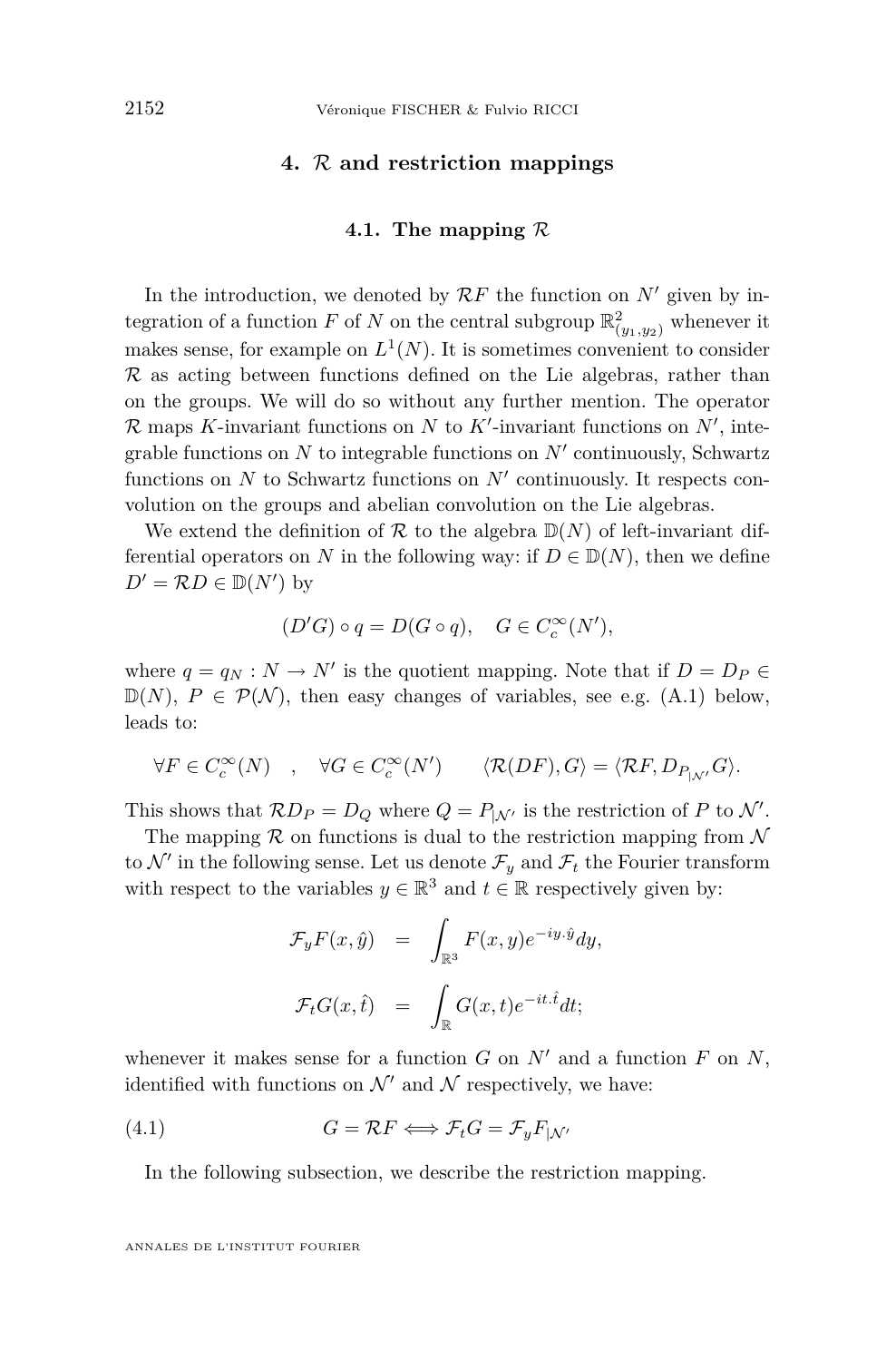#### **4.2. Restriction and radialisation mappings**

<span id="page-11-0"></span>For a function *f* on *N*, we denote by Rest  $f = f_{\vert \mathcal{N}'}$  its restriction to  $\mathcal{N}'$ . We set:

$$
\mathcal{N}_o = \mathbb{R}_x^3 \times (\mathbb{R}_y^3 \setminus \{0\})
$$
 and  $\mathcal{N}'_o = \mathbb{R}_x^3 \times (\mathbb{R}_t \setminus \{0\}).$ 

In the next lemma, we define the radialisation mapping Radial :

LEMMA 4.1. — For a function  $h \in C^{\infty}(\mathcal{N}'_o)^{K'}$  and  $(x, y) \in \mathcal{N}_o$ , the following:

Radial $(h)(x, y) = h(k^{-1}x, t)$ , where  $y = k(0, 0, t)$  for some  $k \in K$ .

defines a *K*-invariant function Radial  $(h)$ , that is smooth on  $\mathcal{N}_o$ .

Radial *is an isomorphism between the topological vector spaces*  $C^{\infty}(\mathcal{N}_o)^K$ and  $C^{\infty}(\mathcal{N}'_o)^{K'}$ , whose inverse is Rest.

Proof. — For a function  $h \in C^{\infty}(\mathcal{N}'_o)^{K'}$  and  $(x, y) \in \mathcal{N}_o$ , it is easy to see that Radial $(h)(x, y)$  is well defined and *K*-invariant.

Let us show that Radial  $(h) \in C^{\infty}(\mathcal{N}_o)^K$ . We choose a basis  $(A_j)_{j=1,2,3}$ for the Lie algebra of *K*. At a point  $(x_0, y_0) \in \mathcal{N}_0$  (with  $y_0 = k_0(t_0, 0, 0)$ ,  $t_0 = |y_0| \neq 0$ ) we choose a local coordinate system  $(x, y) = (x, k(t, 0, 0)) =$  $\sigma(x, k, t)$ , where  $x \in \mathbb{R}^3$ ,  $t \in \mathbb{R}^+$  and  $k$  varies in a small two-dimensional surface in  $K$  containing  $k_0$  and transversal to  $k_0 K'$ . This change of variables does not affect the derivatives in *x*, whereas

$$
\partial_{y_j} = c_{j,0}(k,t)\partial_t + \sum_{j'=1,2,3} c_{j,j'}(k,t)A_{j'}.
$$

By homogeneity,  $c_{j,0} \in C^{\infty}(K_k \times \mathbb{R}^*_t)$  is homogeneous of degree 0 in *t*, and the  $c_{j,j'} \in C^{\infty}(K_k \times \mathbb{R}_t^*)$  homogeneous of degree  $(-1)$  in *t*. More generally, we can write the derivative

$$
\partial_y^I = \partial_{y_1}^{i_1} \partial_{y_2}^{i_2} \partial_{y_3}^{i_3} , \quad I = (i_1, i_2, i_3) \in \mathbb{N}^3,
$$

as:

(4.2) 
$$
\partial_y^I = \sum c_{I,J}(k,t) \partial_t^{j_0} A_1^{j_1} A_2^{j_2} A_3^{j_3},
$$

where the sum is over  $J = (j_0, j_1, j_2, j_3) \in \mathbb{N}^4$ , with  $|J| = |I|$ , and the *c*<sub>*I,J*</sub> ∈  $C^{\infty}(K_k \times \mathbb{R}_t^*)$  are homogeneous of degree  $(j_0 - |I|)$  in *t*. As the function  $(x; k, t) \mapsto h(k^{-1}x, t)$  is smooth on  $\mathbb{R}^3 \times K \times \mathbb{R}$ , (4.2) implies that  $\text{Radial } h$  is smooth on  $\mathcal{N}_o$ . Furthermore  $h \in C^{\infty}(\mathcal{N}'_o) \mapsto \text{Radial } h \in C^{\infty}(\mathcal{N}_o)$ is continuous.  $\Box$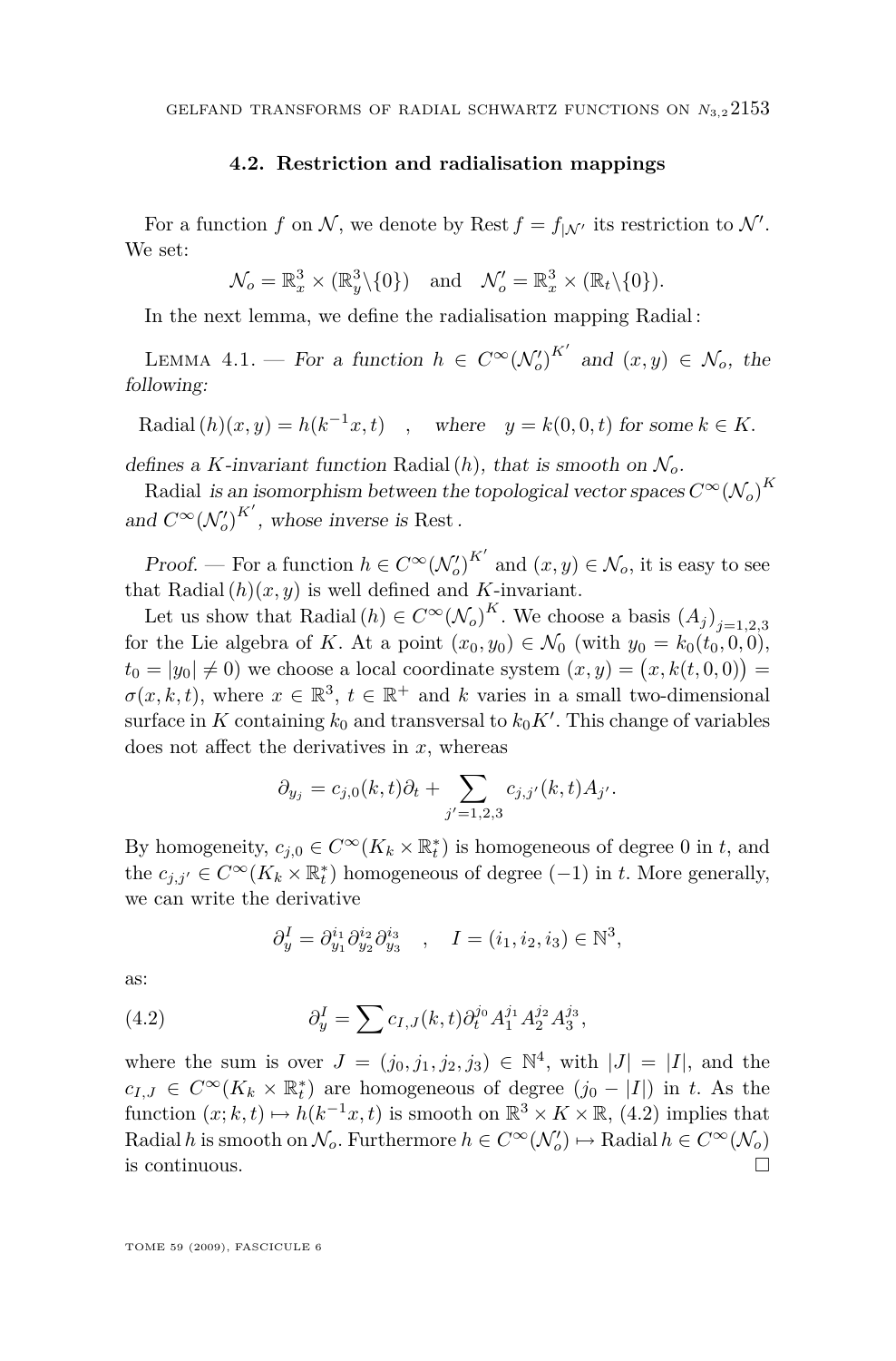<span id="page-12-0"></span>Lemma [4.1](#page-11-0) implies that the mapping Rest is 1-1 on  $C^{\infty}(\mathcal{N})^K$  and on  $\mathcal{S}(\mathcal{N})^K$ . Let us determine Rest  $(C^{\infty}(N)^K)$ . We will need the following notation:

• For  $f \in C^{\infty}(\mathcal{N})^K$ , we denote by  $P_M^{(f)}(x,t)$  the homogeneous polynomial of degree *M* in the Taylor expansion of  $f(x, \cdot)$  at  $y = 0$ :

$$
P_M^{(f)}(x,y) = \sum_{|j|=M} \frac{1}{j!} \partial_y^j f(x,0) y^j.
$$

• For  $g \in C^{\infty}(\mathcal{N}')^{K'}$ , we denote by  $Q_M^{(g)}(x, t)$  the homogeneous polynomial of degree *M* in the Taylor expansion of  $g(x, \cdot)$  at  $t = 0$ :

$$
Q_M^{(g)}(x,t) = \frac{1}{M!} \partial_t^M g(x,0) t^M.
$$

We see:

$$
Q_M^{(\text{Rest }f)} = \text{Rest } P_M^{(f)}
$$
 and thus Radial  $Q_M^{(\text{Rest }f)} = P_M^{(f)}$ .

Thus a function  $g \in C^{\infty}(\mathcal{N}')^{K'}$  that is the restriction of some function  $f \in C^{\infty}(\mathcal{N})^K$ , necessarily has the following property:

**Property (R).** For any  $M \in \mathbb{N}$ , Radial  $(Q_M^{(g)})$  extends to a smooth *function on N which is a homogeneous polynomial in y of degree M, with smooth coefficients in x.*

It turns out that this condition is also sufficient:

PROPOSITION  $4.2$ . — Let  $g \in C^{\infty}(\mathcal{N}')^{K'}$ .

The function *g* is in the image of Rest if and only if it satisfies Property  $(R)$ .

In this case, Radial(*g*) extends to a *K*-invariant smooth function *f* on  $\mathcal{N}$ , whose restriction to  $\mathcal{N}'$  is *g* and we have  $Q_M^{(g)} = \text{Rest}[P_M^{(f)}]$ . Moreover if in addition  $g \in \mathcal{S}(\mathcal{N}')^{K'}$ , then Radial  $(g) \in \mathcal{S}(\mathcal{N})^{K'}$ 

In the proof, we adapt the ideas of the Euclidean setting [\[13,](#page-26-0) Theorem 2.4].

Proof. — Let  $g \in C^{\infty}(\mathcal{N}')^{K'}$  satisfying Property (R). For each M, we denote  $P_M$  the extension of Radial  $(Q_M^{(g)})$  to a smooth function on  $\mathcal N$  that is a homogeneous polynomial in *y* of degree *M*, with smooth coefficients in *x*.

Let  $M_o \in \mathbb{N}$ . The Taylor Formula gives:

(4.3) 
$$
g(x,t) - \sum_{j=0}^{M_o} Q_j^{(g)}(x,t) = \frac{t^{M_o+1}}{M_o!} \int_0^1 (1-w)^{M_o} \left(\partial_t^{M_o+1} g\right)(x, wt) dw.
$$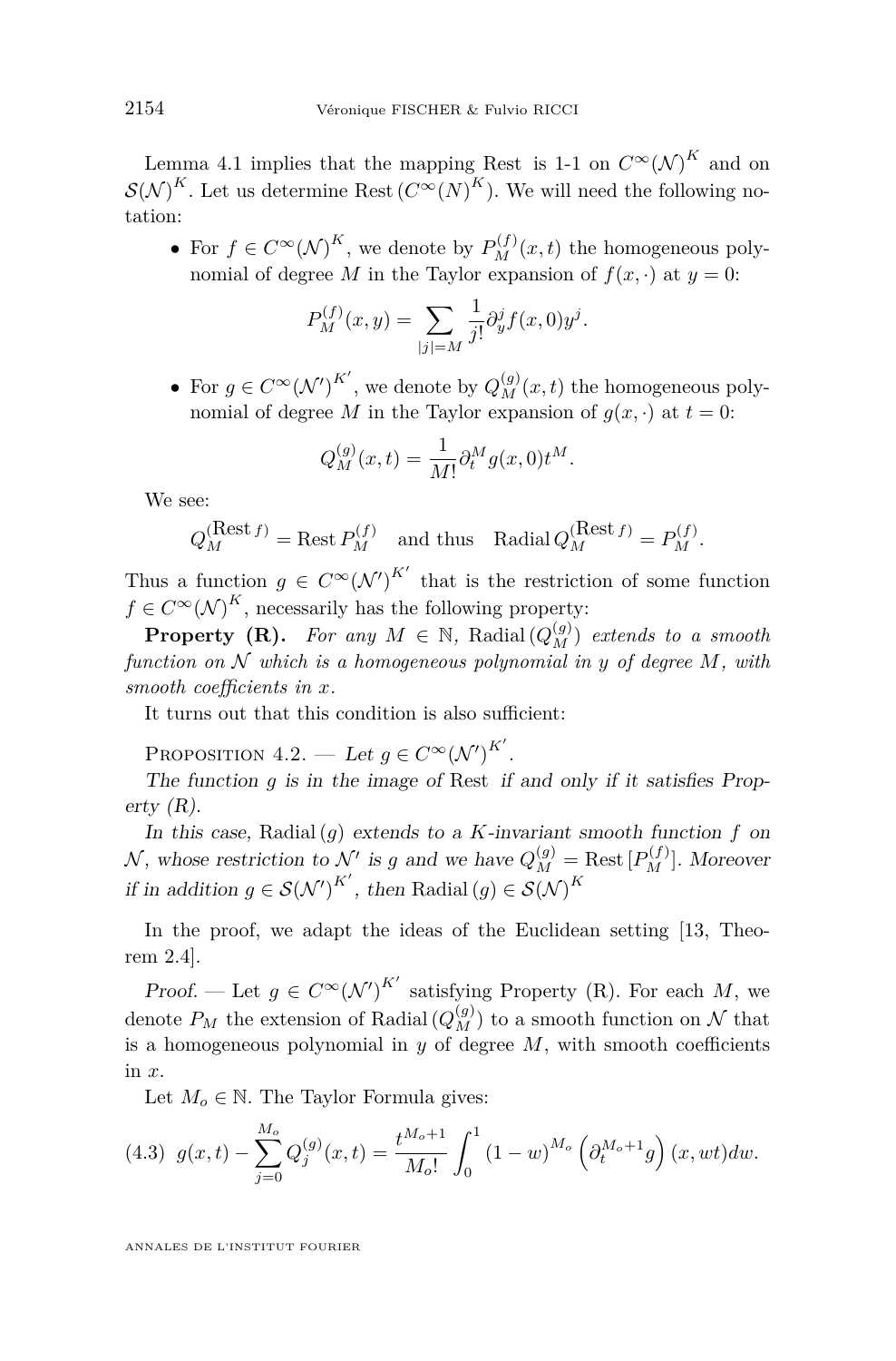<span id="page-13-0"></span>Let 
$$
I_o \in \mathbb{N}^3
$$
 with  $|I_o| = M_o + 1$ . We have on  $\mathcal{N}_o$ :

$$
\partial_y^{I_o} \text{Radial}(g) = \partial_y^{I_o} \left( \text{Radial}(g) - \sum_{j=0}^{M_o} P_j \right) = \partial_y^{I_o} \left[ \text{Radial}\left(g - \sum_{j=0}^{M_o} Q_j^{(g)}\right) \right].
$$

Now for any  $(x, y) \in \mathcal{N}_o, y \neq 0$  can be written  $y = k(0, 0, t), t \in \mathbb{R}^*, k \in K$ , and by [\(4.2\)](#page-11-0) and [\(4.3\)](#page-12-0),  $(\partial_y^I \text{Radial}(g))(x, y)$  can be written as the sum over  $J \in \mathbb{N}^4$ ,  $|J| = M_o + 1$ , of:

$$
\frac{c_{I_o,J}(k,t)}{M_o!} \int_0^1 (1-w)^{M_o} \partial_t^{j_0} A_1^{j_1} A_2^{j_2} A_3^{j_3} \left[ t^{M_o+1} \left( \partial_t^{M_o+1} g \right) (k^{-1}x, wt) \right] dw.
$$

This last term remains bounded if  $0 < |y| = |t| \leq 1$  because  $c_{I_o,J}$  is homogeneous of degree  $j_o - (M_o + 1)$ . This implies that  $\partial_y^{I_o}$  Radial(*g*) is bounded on a compact neighborhood of  $(x, 0)$  for any  $x$ , and any  $I<sub>o</sub>$  and *M*<sup>o</sup>. It is easy to see that for any  $I \in \mathbb{N}^3$ ,  $\partial_x^I \partial_y^I \partial_y^I$  Radial  $(g)$  satisfies the same conditions. Local boundedness of all derivatives is sufficient to imply that Radial  $(q)$  has a smooth extension to  $N$ .

We deduce easily from [\(4.1\)](#page-10-0) the following characterisation of  $\mathcal{R}(\mathcal{S}(\mathcal{N})^K)$ :

PROPOSITION  $4.3.$  — Let  $G \in \mathcal{S}(N')^{K'}$ . The function  $G$  is in  $\mathcal{R}(\mathcal{S}(N)^K)$ if and only if either of the following equivalent conditions is satisfied:

- (i)  $\mathcal{F}_t G$  (identified with a function on  $\mathcal{N}'$ ) satisfies Property (R);
- (ii) denoting by  $\mathcal{F}_{x,t}$  the Fourier transform with respect to the variables  $x \in \mathbb{R}^3$  and  $t \in \mathbb{R}$  given by:

$$
\mathcal{F}_{x,t} G(\hat{x}, \hat{t}) = \int_{\mathbb{R}^3 \times \mathbb{R}} G(x, t) e^{-ix.\hat{x}} e^{-it.\hat{t}} dx dt ,
$$

 $\mathcal{F}_{x,t}$ *G* (identified with a function on  $\mathcal{N}'$ ) satisfies Property (R);

From G. Schwarz's Theorem, it follows (compare with [\[13,](#page-26-0) Theorem 2.4]):

COROLLARY 4.4. — Let  $G \in \mathcal{S}(N')^{K'}$ . The function  $G$  is in  $\mathcal{R}(\mathcal{S}(N)^K)$ if and only if either of the following equivalent conditions is satisfied:

(i) for each  $j \in \mathbb{N}$  there exist Schwartz functions  $a_{j,i} \in \mathcal{S}(\mathbb{R})$ ,  $i =$  $0, \ldots, j$  satisfying:

$$
\forall x \in \mathbb{R}^3 \qquad \int_{\mathbb{R}} G(x,t)t^j dt = \sum_{i=0}^j a_{i,j}(|x|^2) x_3^i ;
$$

(ii) for each  $j \in \mathbb{N}$  there exist Schwartz functions  $b_{j,i} \in \mathcal{S}(\mathbb{R})$ ,  $i =$  $0, \ldots, j$  satisfying:

$$
\forall \zeta \in \mathbb{R}^3 \qquad \int_{\mathbb{R}^3} \int_{\mathbb{R}} G(x,t) t^j e^{-ix\cdot\zeta} dt dx = \sum_{i=0}^j b_{i,j} (|\zeta|^2) \zeta_3^i.
$$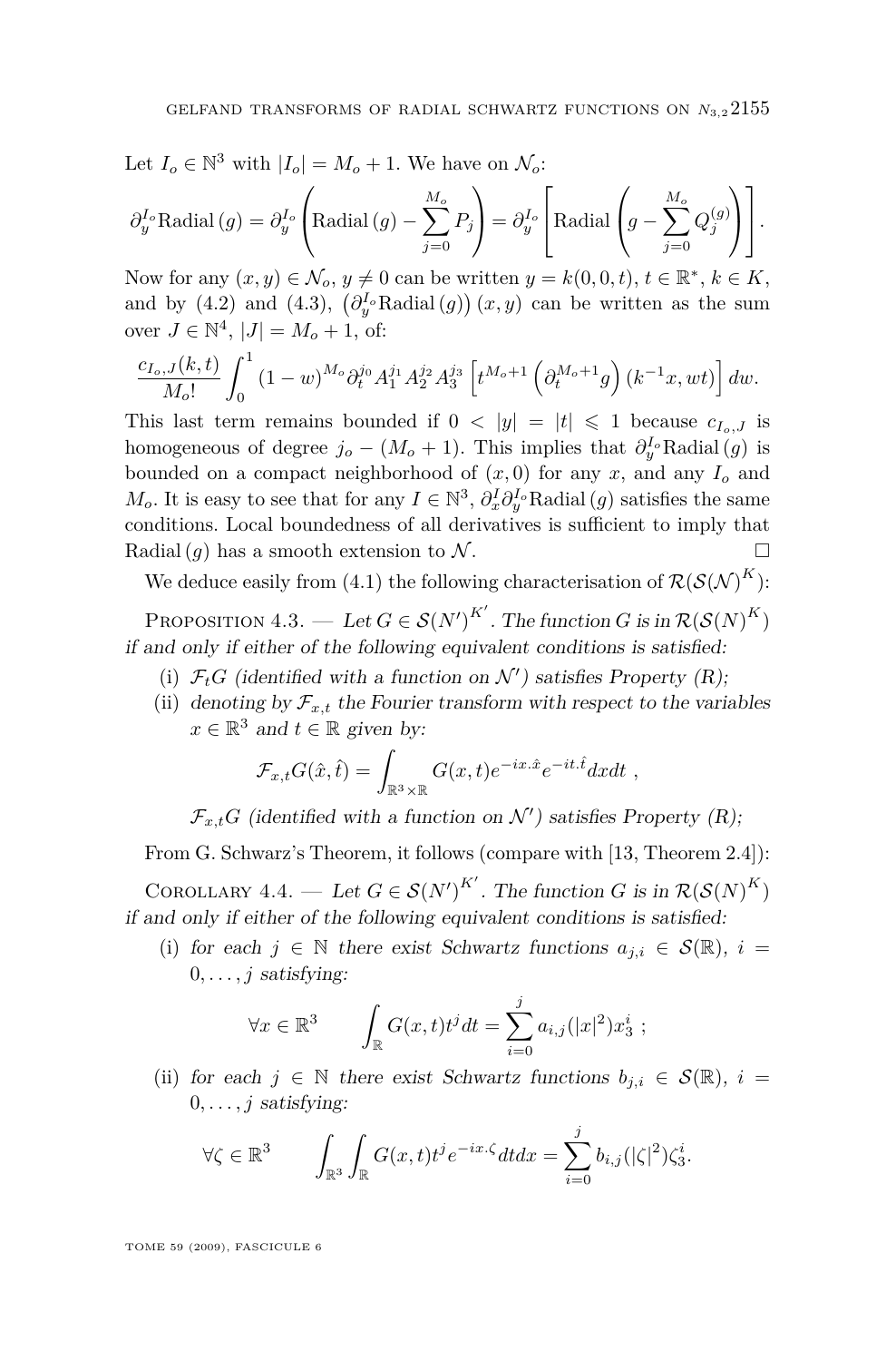#### **5. Proof of Theorem [3.5](#page-9-0)**

<span id="page-14-0"></span>Here we give the proof of Theorem [3.5.](#page-9-0) It is based on the properties of mappings explained in Section [4](#page-10-0) and on results already shown on the Heisenberg group [\[1,](#page-26-0) [2\]](#page-26-0). These two key ingredients are used in the proofs of a "Geller-type" Lemma (Subsection 5.2) and of Theorem [3.5](#page-9-0) (Subsection [5.3\)](#page-17-0).

### **5.1.** The Gelfand pair  $(K' \ltimes N', K')$

We easily check that

$$
\rho'(x,t) = (|x|^2, t^2, x_3t, x_3^2),
$$

defines a Hilbert mapping of  $(\mathcal{N}', K')$ , which satisfies:

 $\rho'(x,t) = (\rho_{|N'}(x,(0,0,t)), x_3^2)$  and  $\mathcal{D}' = \mathcal{D}_{\rho'}$ .

From the Heisenberg case [\[1,](#page-26-0) [2\]](#page-26-0), we deduce:

LEMMA 5.1. — For any  $G \in \mathcal{S}(N')^{K'}$ , there exists  $\tilde{g} \in \mathcal{S}(\mathbb{R}^4)$  with  $\mathcal{G}'G = \tilde{g}_{|\Sigma_{\mathcal{D}'}}$ .

Furthermore the mapping  $G \in \mathcal{S}(N')^{K'} \mapsto \mathcal{G}'G \in \mathcal{S}(\Sigma_{\mathcal{D}'})$  is continuous.

*K<sup>0</sup>*

Precisely, continuity of the last mapping means that

$$
\forall a \in \mathbb{N} \quad \exists C = C(a) > 0 \quad \exists a' \in \mathbb{N} \quad \forall G \in \mathcal{S}(N')^{K'}
$$

(5.1) 
$$
\exists \tilde{g} \in \mathcal{S}(\mathbb{R}^4) \quad \tilde{g}_{|\Sigma_{\mathcal{D}'}} = \mathcal{G}'G \quad \|\tilde{g}\|_{a,\mathbb{R}^4} \leqslant C \left\|G\right\|_{a',N'}.
$$

Notice that the extension  $\tilde{g}$  depends on the Schwartz semi-norm  $\|.\|_{a\mathbb{R}^4}$ .

#### **5.2. The Geller-type Lemma**

In this subsection, we will state and prove a "Geller-type Lemma", extending [\[8,](#page-26-0) [2\]](#page-26-0). For this purpose we will need the following remark.

Let  $F \in \mathcal{S}(N)^K$ . The mapping

$$
R \mapsto \mathcal{G}F(R^2,0,0) = \int F(x,y)e^{-iRx_1}dx\,dy,
$$

is a Schwartz even function on R; by Whitney's Theorem, there exists a Schwartz function  $f_o \in \mathcal{S}(\mathbb{R})$  such that

$$
\forall R \in \mathbb{R} \qquad f_o(R^2) = \mathcal{G}F(R^2, 0, 0);
$$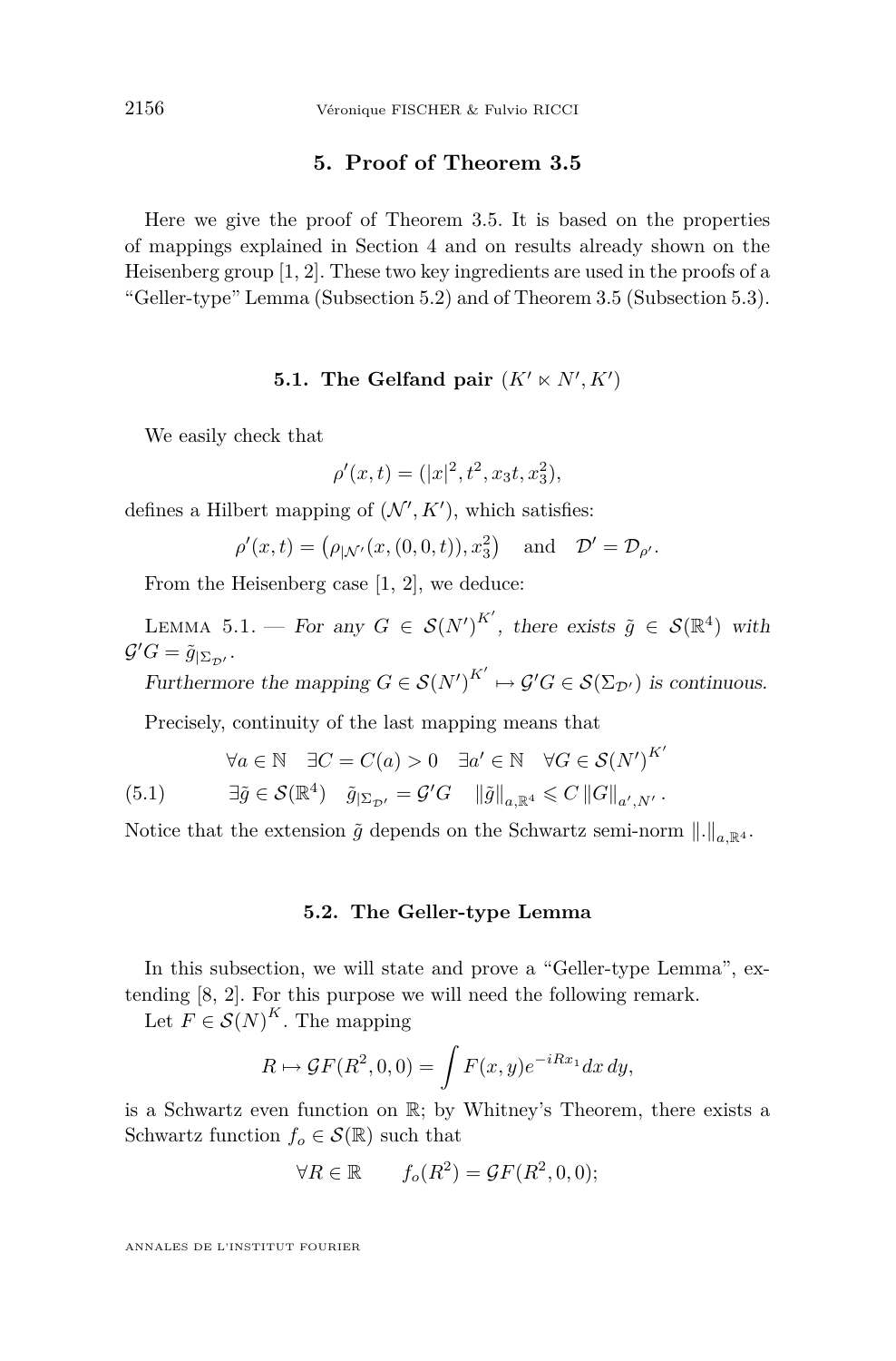<span id="page-15-0"></span>by Hulanicki's Schwartz Kernel Theorem or Proposition [3.3,](#page-8-0)  $f_o(L)$  is a convolution operator with a *K*-invariant Schwartz kernel which we denote by  $\mathcal{G}F(L, 0, 0)$  (for brevity reasons, in this section we will often denote a convolution operator and its kernel by the same symbol).

PROPOSITION 5.2 (Geller-type Lemma). — Let  $F \in \mathcal{S}(N)^K$ . There exist  $F_1 \in \mathcal{S}(N)^K$  and  $F_2 \in \mathcal{S}(N)^K$  satisfying:

$$
F = \mathcal{G}(F)(L,0,0) + \Delta F_1 + DF_2.
$$

Proof. — Let *F* be in  $\mathcal{S}(N)^K$  and  $G = \mathcal{R}F \in \mathcal{S}(N')^{K'}$ . By Lemma [5.1](#page-14-0) there exists  $\tilde{g} \in \mathcal{S}(\mathbb{R}^4)$  with  $\tilde{g}_{|\Sigma_{\mathcal{D}'}} = \mathcal{G}'G$ . By Proposition [3.3,](#page-8-0) the operator given by:

$$
\int_{w=0}^{1} \partial_2 \tilde{g}(L, w\Delta, 0, 0) dw,
$$

is a convolution operator with a *K*-invariant Schwartz kernel which we denote by  $F_1 \in \mathcal{S}(N)^K$ . By spectral calculus, we have:

 $\Delta F_1 = \tilde{q} (L, \Delta, 0, 0) - \tilde{q} (L, 0, 0, 0)$ .

We will have finished the proof of Proposition 5.2 once we have shown:

(5.2) 
$$
\exists F_2 \in \mathcal{S}(N)^K \qquad F - \mathcal{G}F(L,0,0) - \Delta F_1 = DF_2
$$

We denote by  $H \in \mathcal{S}(N)^K$  and  $I \in \mathcal{S}(N')^{K'}$  the functions given by:

$$
H = F - \mathcal{G}F(L, 0, 0) - \Delta F_1 = F - \tilde{g}(L, \Delta, 0, 0),
$$
  

$$
I = \mathcal{R}H = G - \tilde{g}(L', \Delta', 0, 0).
$$

The Gelfand transform of *I* is given by:

(5.3) 
$$
\mathcal{G}' I(\mu_{\phi'}) = \mathcal{G}' G(\mu_{\phi'}) - \tilde{g}(L'\phi'(0), \Delta'\phi'(0), 0, 0).
$$

On the singular part of the spectrum, (5.3) yields to:

$$
\mathcal{G}'I(\mu_{\phi'_{\zeta,r}}) = \tilde{g}(\zeta^2 + r^2, 0, 0, r^2) - \tilde{g}(\zeta^2 + r^2, 0, 0, 0) = 0,
$$

because  $\tilde{g}(\zeta^2 + r^2, 0, 0, r^2) = \tilde{g}(\zeta^2 + r^2, 0, 0, 0)$  as  $\mathcal{G}'G = \mathcal{G}F \circ \Pi$ ; this implies:

(5.4) 
$$
\forall x \in \mathbb{R}^3 \qquad \int_{\mathbb{R}} I(x,t)dt = 0.
$$

On the regular part of the spectrum, (5.3) yields to:

$$
\mathcal{G}'I\left(\mu_{\phi'_{\lambda,l,r}}\right) = \tilde{g}\left(\lambda(2l+1) + r^2, \lambda^2, \lambda r, r^2\right) - \tilde{g}\left(\lambda(2l+1) + r^2, \lambda^2, 0, 0\right),
$$
  
and in particular for  $r = 0$ :

$$
\mathcal{G}'I(\mu_{\phi'_{\lambda,l,0}}) = \tilde{g}(\lambda(2l+1),\lambda^2,0,0) - \tilde{g}(\lambda(2l+1),\lambda^2,0,0) = 0;
$$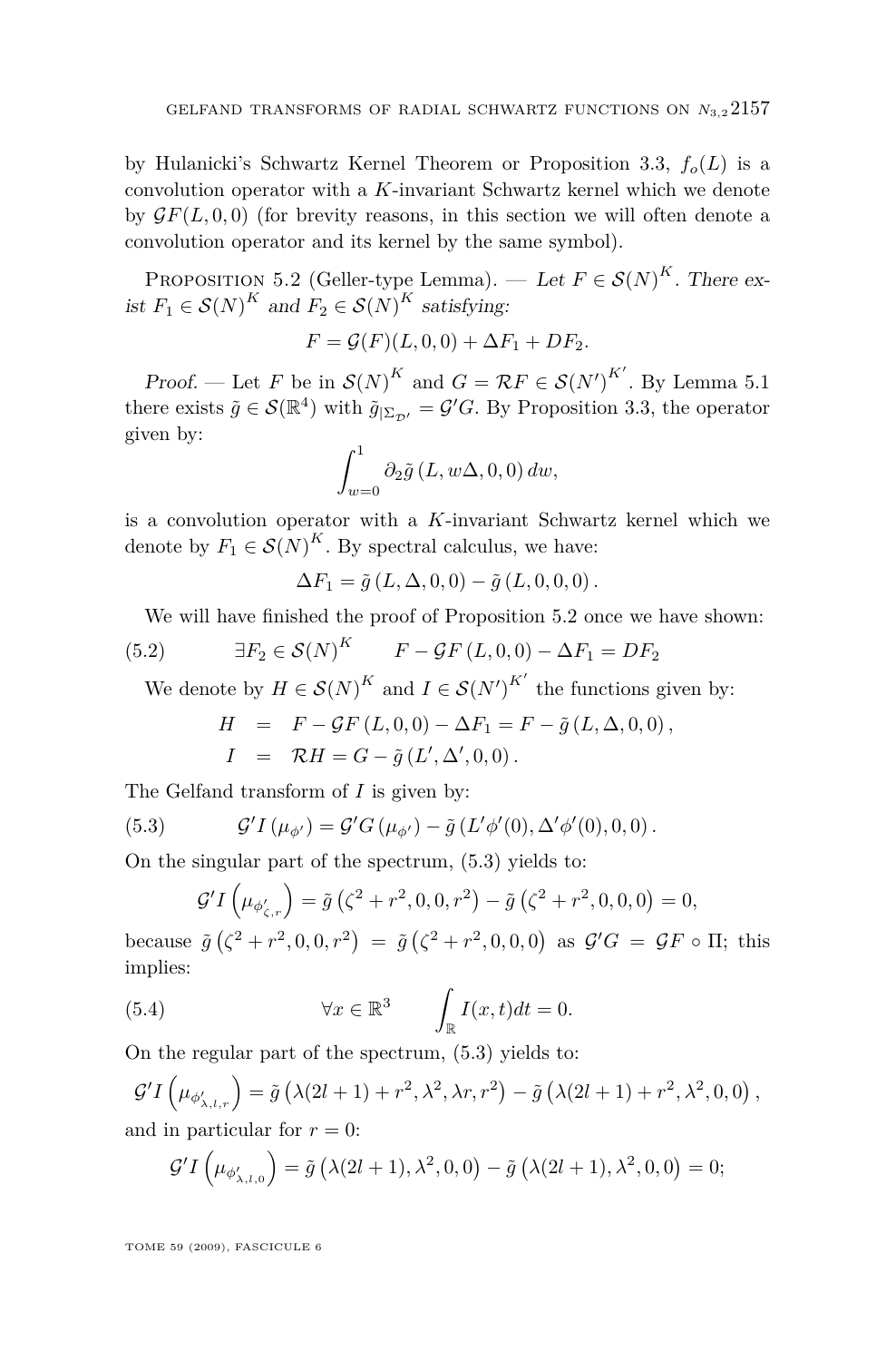this implies for all  $\lambda > 0$ :

$$
\forall l \in \mathbb{N} \qquad \int_{N'} I(x,t)e^{-i\lambda t} \mathcal{L}_l\left(\frac{\lambda}{2}|\tilde{x}|^2\right) dx dt = 0,
$$

and  $\{\mathcal{L}_l\}_{l \in \mathbb{N}}$  being an orthogonal basis of  $L^2(\mathbb{R}^+),$ 

$$
\forall \tilde{x} \in \mathbb{R}^2 \qquad \int_{\mathbb{R}^2} I(\tilde{x}, x_3; t) e^{-i\lambda t} dx_3 dt = 0.
$$

Eventually, we get:

(5.5) 
$$
\forall \tilde{x} \in \mathbb{R}^2 \quad , \quad \forall t \in \mathbb{R} \qquad \int_{\mathbb{R}} I(\tilde{x}, x_3; t) dx_3 = 0.
$$

Let us set:

$$
G_2(x,t) = \int_{-\infty}^{x_3} \int_{-\infty}^t I(\tilde{x}, w; s) ds dw.
$$

Because of [\(5.4\)](#page-15-0) and (5.5), we see that  $G_2 \in \mathcal{S}(N')^{K'}$ . Let us show that  $\mathcal{F}_{x,t}$ *G*<sub>2</sub> (identified with a function on *N*<sup>*i*</sup>) satisfies Property (R). We have for  $\hat{t} \neq 0$  and  $\hat{x}_3 \neq 0$ :

$$
\mathcal{F}_{x,t} G_2(\hat{x}, \hat{t}) = (\hat{x}_3 \hat{t})^{-1} \mathcal{F}_{x,t} I(\hat{x}; \hat{t})
$$

and

$$
Q_{M-1}^{(\mathcal{F}_{x,t}G_2)}(\hat{x};\hat{t}) = (\hat{x}_3 \hat{t})^{-1} Q_M^{(\mathcal{F}_{x,t}I)}(\hat{x};\hat{t}).
$$

By Proposition [4.3\(](#page-13-0)ii), as  $I = \mathcal{R}H$ ,  $\mathcal{F}_{x,t}I$  (identified with a function on  $\mathcal{N}'$ ) satisfies Property (R), that is Radial  $(Q_M^{(\mathcal{F}_{x,t}I)})$  extends to a smooth Kinvariant function on  $N$  which is a homogeneous polynomial in  $y$  of degree *M*, with Schwartz coefficients in *x*. By G. Schwarz's Theorem, there exists a function  $\tilde{Q}_M \in C^\infty(\mathbb{R}^3)$  of the form:

$$
\tilde{Q}_M(r_1, r_2, r_3) = \sum_{2j_1+j_2=M} c_j(r_1) r_2^{j_1} r_3^{j_2} \quad , \quad c_j \in \mathcal{S}(\mathbb{R}),
$$

satisfying:

$$
\mathrm{Radial}\,\left(Q_{M}^{(\mathcal{F}_{x,t}I)}\right)=\tilde{Q}_{M}\circ\rho.
$$

That is:

$$
Q_M^{(\mathcal{F}_{x,t}I)}(\hat{x},\hat{t}) = \tilde{Q}_M(|\hat{x}|^2, \hat{t}^2, \hat{x}_3 \hat{t}) = \sum_{2j_1+j_2=M} c_j(|\hat{x}|^2) \hat{t}^{2j_1}(\hat{x}_3 \hat{t})^{j_2}.
$$

Because of (5.5), we have:

 $\forall \tilde{x} \in \mathbb{R}^2 \quad , \quad \forall \hat{t} \in \mathbb{R} \qquad \mathcal{F}_{x,t} I(\tilde{\tilde{x}}, 0; \hat{t}) = 0,$ 

thus the term  $c_j(|\hat{x}|^2)$  with  $j = (j_1, 0)$  is zero: we can factor out one  $(\hat{x}_3\hat{t})$ . This implies that for  $M > 0$ , Radial  $(Q_{M-1}^{(\mathcal{F}_{x,t}G_2)}(\hat{x};\hat{t}))$  extends to a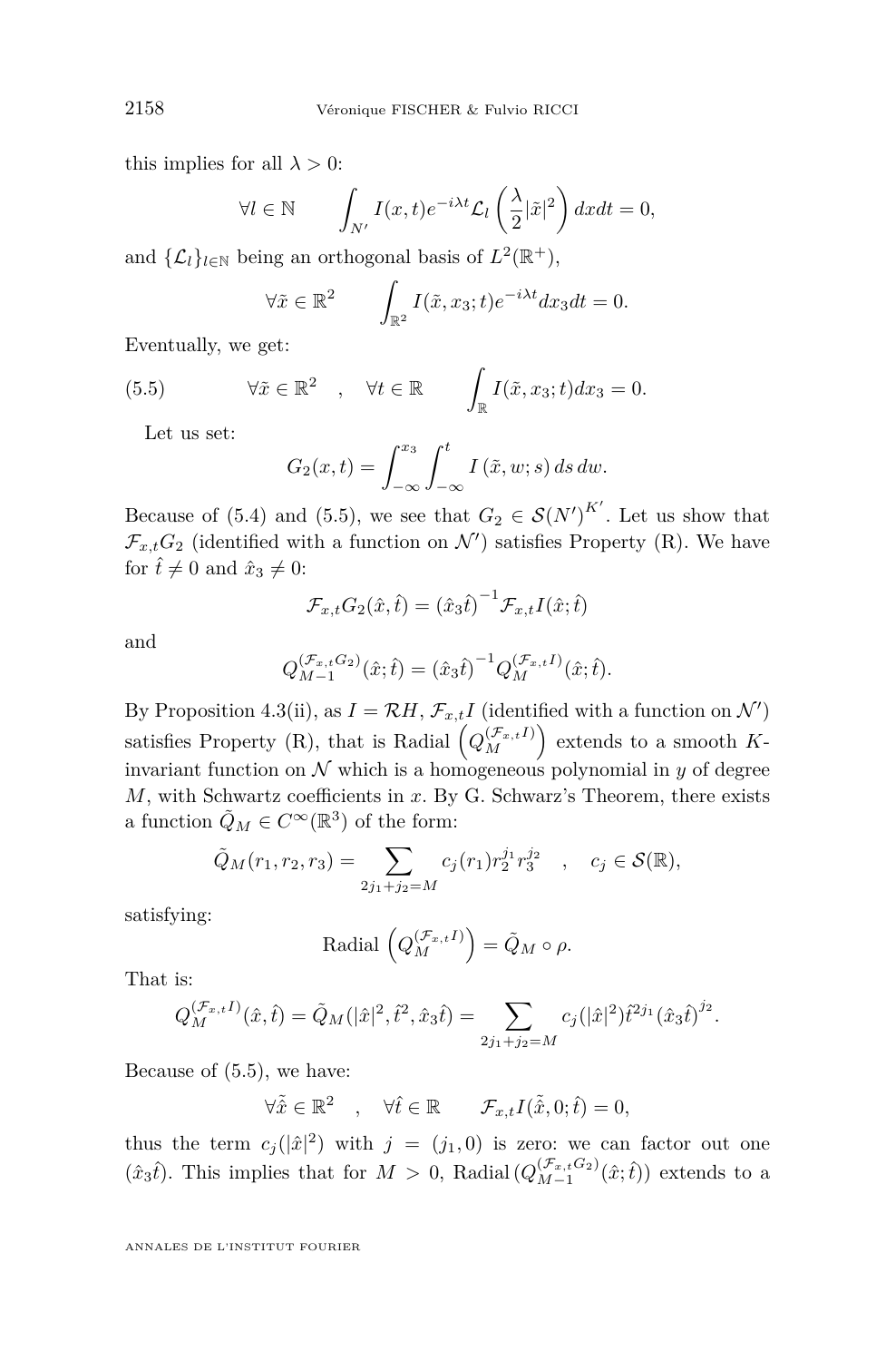<span id="page-17-0"></span>smooth function on  $\mathcal N$  which is a homogeneous polynomial in  $\gamma$  of degree  $(M-1)$ , with smooth coefficients in *x*. Thus  $\mathcal{F}_{x,t}G_2$  satisfies Property (R). By Proposition [4.3\(](#page-13-0)ii), there exists  $F_2 \in S(N)^K$  such that  $\mathcal{R}F_2 = G_2$ . As  $D'G_2 = I = \mathcal{R}H$  and  $\mathcal R$  being 1-1 on *K*-invariant functions, we obtain  $DF_2 = H$ . This proves [\(5.2\)](#page-15-0).

Applying recursively Proposition [5.2,](#page-15-0) we obtain *F* as a sum of functions of the form  $(\mathcal{G}\left[\Delta^{j_1}D^{j_2}F_j\right](L,0,0)$  with a rest. As the degrees of homogeneity of the operators  $D$  and  $\Delta$  with respect to the variable  $y$  are three and four respectively, we will be interested in a sum over  $2j_1 + j_2 \leq M$ :

COROLLARY 5.3. — Let  $F \in \mathcal{S}(N)^K$ . There exists a family  $(F_j)_{j \in \mathbb{N}^2}$  of Schwartz functions  $F_j \in \mathcal{S}(N)^K$  satisfying for any  $M \in \mathbb{N}$ :

$$
F - \sum_{2j_1+j_2 \leqslant M} \left( \mathcal{G} \left[ \Delta^{j_1} D^{j_2} F_j \right] \right) (L, 0, 0) = \sum_{2j_1+j_2=M+1} \Delta^{j_1} D^{j_2} F_j.
$$

#### **5.3. End of the proof**

Here we complete the proof of Theorem [3.5.](#page-9-0)

*Existence of the extension.* Let  $F \in \mathcal{S}(N)^K$ ,  $G = \mathcal{R}F$ ,  $f = \mathcal{G}F$ ,  $g = \mathcal{G}'G$ , *F*<sup>*j*</sup>, the associated functions in Corollary 5.3, and  $f_j = \mathcal{G}F_j$ ,  $j \in \mathbb{N}^2$ . By Lemma [5.1](#page-14-0) we choose  $\tilde{g}$ ,  $\tilde{g}_j \in \mathcal{S}(\mathbb{R}^4)$  Schwartz extensions of *g* and  $\mathcal{G}'(\mathcal{R}F_j)$ ,  $j \in \mathbb{N}^2$ , respectively. We set  $\tilde{g}_{\rho'} = \tilde{g} \circ \rho'$ .

Let us fix *M*. For  $\xi = (\tilde{\xi}, \xi_3) \in \mathbb{R}^3$ , setting  $r = \xi_3$  and  $\lambda_l = |\tilde{\xi}|^2/(2l+1)$ , we have  $\rho'(\xi, \lambda_l) \in \Sigma_{\mathcal{D}'}$  and:

$$
\tilde{g}_{\rho'}(\xi, \lambda_l) = \tilde{g} \circ \rho'(\xi, \lambda_l) = g(\lambda_l(2l+1) + r^2, \lambda_l^2, \lambda_l r, r^2) \n= f(\lambda_l(2l+1) + r^2, \lambda_l^2, \lambda_l r) \n= \sum_{2j_1+j_2 \leq M} \lambda_l^{2j_1}(\lambda_l r)^{j_2} f_j(\lambda_l(2l+1) + r^2, 0, 0) \n+ \sum_{2j_1+j_2=M+1} \lambda_l^{2j_1}(\lambda_l r)^{j_2} f_j(\lambda_l(2l+1) + r^2, \lambda_l^2, \lambda_l r).
$$

Thus:

$$
|\tilde{g}_{\rho'}(\xi,\lambda_l) - \sum_{2j_1+j_2 \le M} \lambda_l^{2j_1} (\lambda_l r)^{j_2} f_j (\lambda_l (2l+1) + r^2, 0, 0)|
$$
  

$$
\le \left( \sum_{2j_1+j_2=M+1} ||\tilde{g}_j||_{M+1, \mathbb{R}^4} \right) |\lambda_l|^{M+1}.
$$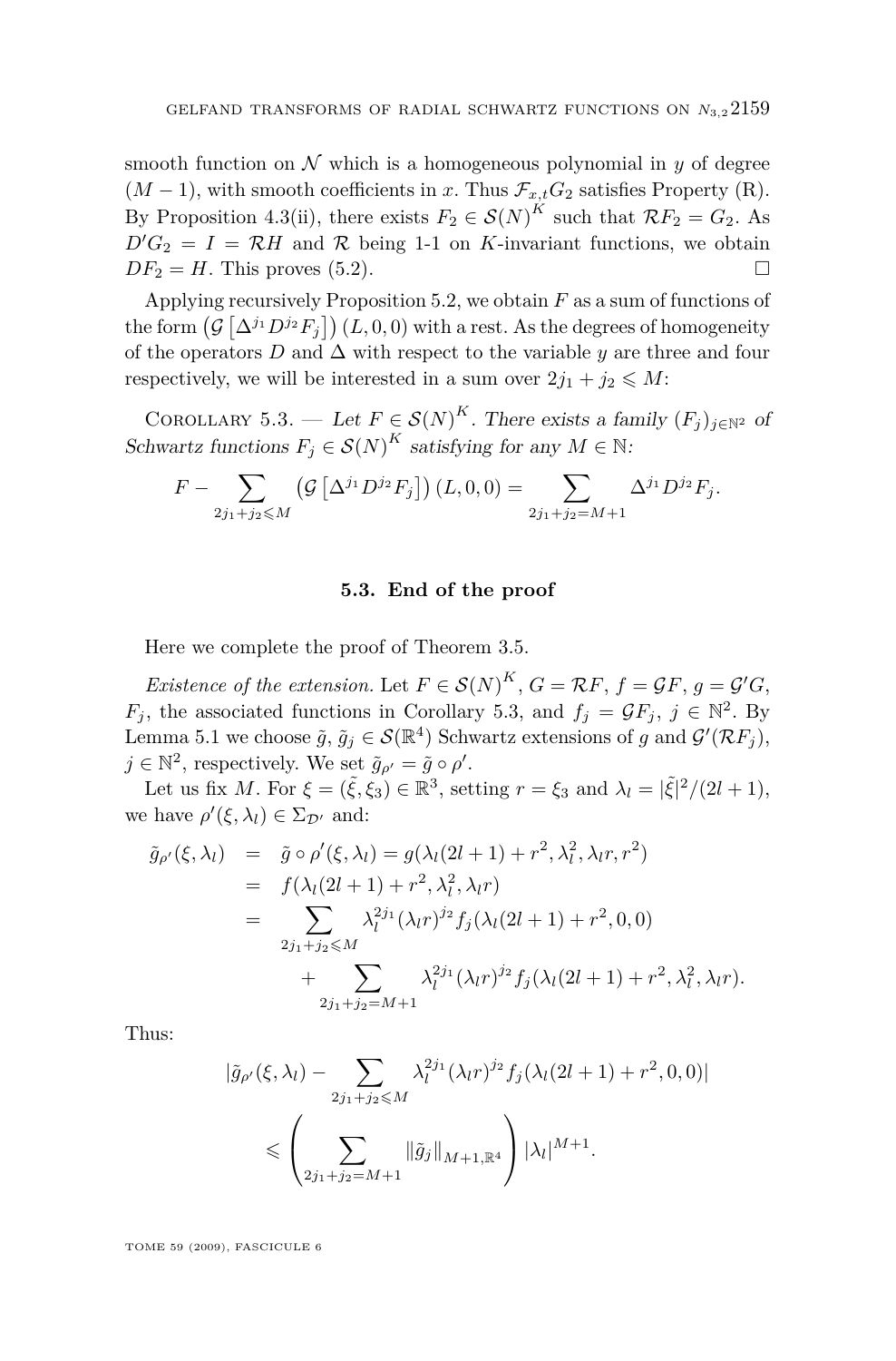<span id="page-18-0"></span>This characterises the Taylor expansion of  $\tilde{g}_{\rho}(\xi,.)$ : for  $\xi = (\tilde{\xi}, \xi_3)$  first with  $\tilde{\xi} \neq 0$ , and then for all  $\tilde{\xi}$ , we have:

$$
Q_M^{(\tilde{g}_{\rho'})}(\xi, t) = \sum_{2j_1+j_2=M} t^{2j_1} (t\xi_3)^{j_2} f_j(|\xi|^2, 0, 0)
$$
  
= 
$$
\sum_{2j_1+j_2=M} (\rho'_2(\xi, t))^{j_1} (\rho'_3(\xi, t))^{j_2} f_j(\rho'_1(\xi, t), 0, 0).
$$

This shows that  $\tilde{g}_{\rho'}$  satisfies Property (R). By Proposition [4.2,](#page-12-0) there exists  $f_1 \in \mathcal{S}(\mathcal{N})^K$  such that Rest  $f_1 = \tilde{g}_{\rho'}$  and  $f_1 = \text{Radial}\,\tilde{g}_{\rho'}$ . By G. Schwarz's Theorem (see also [\[2,](#page-26-0) Theorem 6.1]), there exists  $\tilde{f} \in \mathcal{S}(\mathbb{R}^3)$  such that  $f_1 = \tilde{f} \circ \rho$ . We have:

$$
\mathrm{Rest}\, f_1=\tilde{g}_{\rho'}=\tilde{f}\circ \rho_{|\mathcal{N}'}=g\circ \rho'.
$$

For any point  $s = (\lambda(2l + 1) + r^2, \lambda^2, \lambda r) \in \Sigma_\rho$ , the point  $s' = (s, r^2) \in \Sigma_{\rho'}$ is in im  $\rho'$ ; it follows that *s* is in im  $\rho$  and  $\tilde{f}(s) = \tilde{g}(s') = g(s') = f(s)$ . Thus  $\tilde{f}$  is an extension of  $f$ .

*Continuity.* Now that we have shown that the Gelfand transform of a function  $F \in \mathcal{S}(N)^K$  admits a Schwartz extension, we still have to prove the continuity of  $F \in \mathcal{S}(N)^K \mapsto \mathcal{G}F \in \mathcal{S}(\Sigma_\rho)$ . We will use the following two lemmas. The first one states the improvement due to Mather [\[15\]](#page-26-0) of G. Schwarz's Theorem as well as some straightforward consequences:

LEMMA 5.4. — Let  $(\rho_1, \ldots, \rho_q)$  be a minimal and homogeneous Hilbert basis for  $(\mathbb{R}^p, K)$ , and  $\rho$  the corresponding Hilbert mapping.

The induced application  $\rho^* : \tilde{h} \mapsto \tilde{h} \circ \rho$  on  $\mathcal{S}(\mathbb{R}^q)$  is split-surjective, i.e. it admits a linear continuous right inverse  $\sigma : \mathcal{S}(\mathbb{R}^p)^K \to \mathcal{S}(\mathbb{R}^q)$  for  $\rho^*$ , that is  $\rho^* \circ \sigma$  is the identity mapping of  $\mathcal{S}(\mathbb{R}^p)^K$ .

We fix such  $\sigma$ . For any  $h \in \mathcal{S}(\text{im }\rho)$ , the function  $h \circ \rho$  is well defined and in  $\mathcal{S}(\mathbb{R}^p)^K$ , the function  $\tilde{h} = \sigma(h \circ \rho) \in \mathcal{S}(\mathbb{R}^q)$  defines a Schwartz extension which we will call the Mather extension of  $h \in \mathcal{S}(\text{im } \rho)$ . We have:  $\tilde{h} \circ \rho = h \circ \rho$ . The linear mapping  $\tilde{h} \longmapsto \tilde{h}$  of  $\mathcal{S}(\mathbb{R}^q)$  is continuous.

It is easy to check that the Hilbert mapping,  $\rho$ , of  $(\mathcal{N}, K)$  is minimal and homogeneous.

The second lemma follows from Rest being a 1-1 continuous mapping, from the Closed Graph Theorem and Lemma 5.4:

LEMMA 5.5. — To any  $\tilde{g} \in \mathcal{S}(\mathbb{R}^4)$  such that there exists  $\tilde{f} \in \mathcal{S}(\mathbb{R}^3)$ satisfying  $\tilde{f} \circ \rho_{|N'} = \tilde{g} \circ \rho'$ , we associate the Mather extension  $\tilde{f}_1$  of  $\tilde{f}$ . The mapping  $\tilde{q} \mapsto \tilde{f}_1$  is well-defined, continuous and linear:

 $(5.6)$   $\forall a \in \mathbb{N} \quad \exists C > 0 \quad \exists a' \in \mathbb{N} \quad ||\tilde{f}_1||_{a, \mathbb{R}^3} \leqslant C ||\tilde{g}||_{a', \mathbb{R}^4}$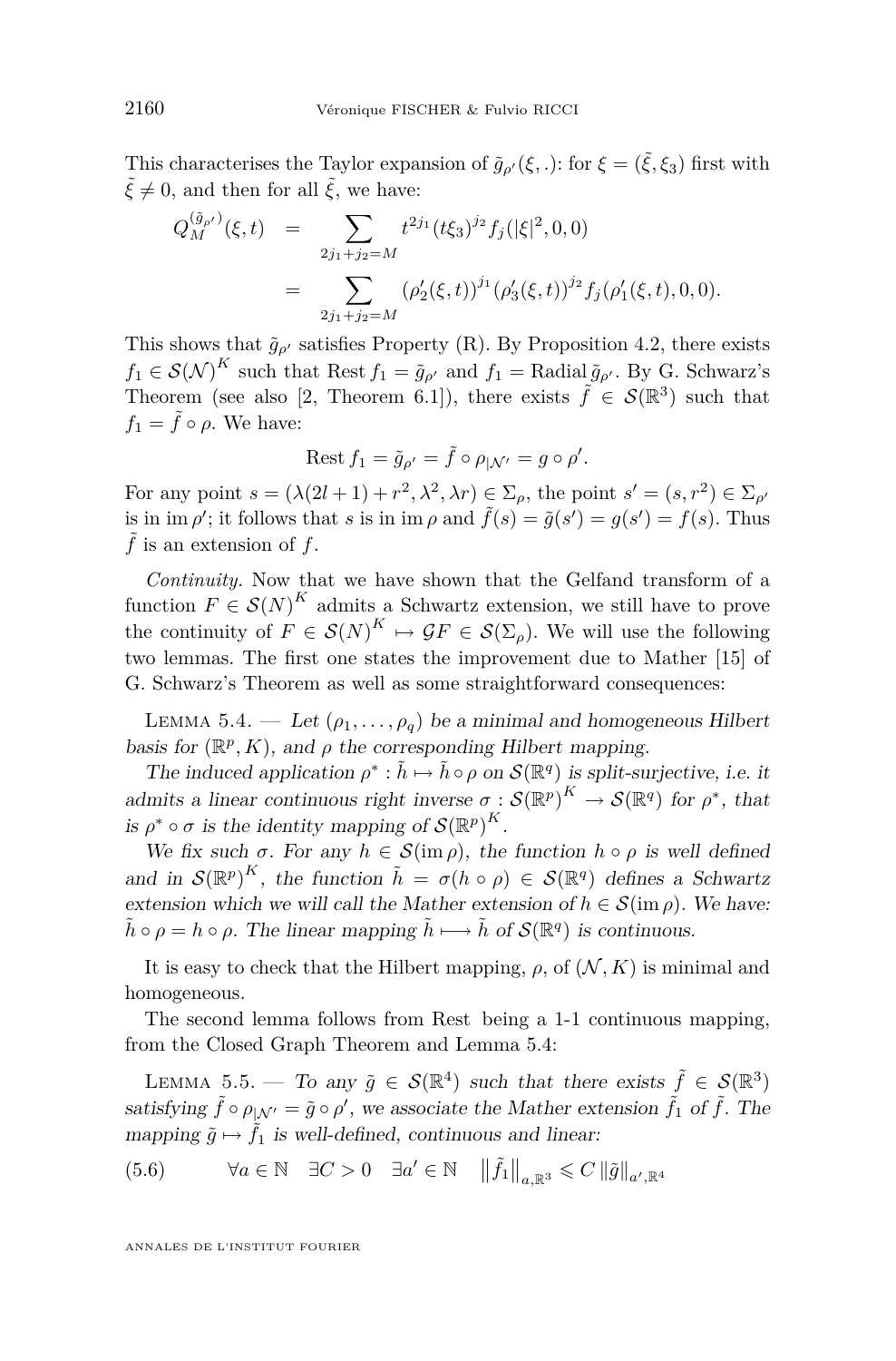<span id="page-19-0"></span>Let  $a_o \in \mathbb{N}$ . Let  $a_1$  corresponding to  $a'$  in [\(5.6\)](#page-18-0) for  $a = a_o$ .

Let  $F \in \mathcal{S}(N)^K$ ,  $G = \mathcal{R}F$ ,  $f = \mathcal{G}F$ ,  $g = \mathcal{G}'G$ . By [\(5.1\)](#page-14-0), there exists  $a_2 \in \mathbb{N}$  such that we have indepently of *G*:

$$
\left\|\tilde{g}\right\|_{a_1,\mathbb{R}^4}\leqslant C\left\|G\right\|_{a_2,N}.
$$

As R is continuous, there exists  $a_3 \in \mathbb{N}$  such that we have indepently of F:

$$
\left\|\mathcal{R}F\right\|_{a_2,N} \leqslant C\left\|F\right\|_{a_3,N}.
$$

Thus we have:

$$
\|\tilde{f}_1\|_{a_o,\mathbb{R}^3} \leq C_1 \left\|\tilde{g}_o\right\|_{a_1,\mathbb{R}^4} \leq C_2 \left\|G\right\|_{a_2,N'} \leq C_3 \left\|F\right\|_{a_3,N}.
$$

Notice that  $a_3$  and  $C_3$  depend only on  $a_0$ , and that  $\tilde{f}_1$  depends on  $F$  and also on  $a_o$  because  $\tilde{g}_o$  depends on  $a_1$ .

#### **Appendix A.**

We adopt again the notation of Section [3](#page-6-0) and assume that  $(K \ltimes N, K)$ is a Gelfand pair. Here we give the proofs of Propositions [3.1,](#page-7-0) [3.2](#page-8-0) and [3.3.](#page-8-0)

#### **A.1. Proof of Proposition [3.1](#page-7-0)**

This proof is an easy generalisation of [\[2,](#page-26-0) Lemma 5.3] which is a similar result given in the case of the Heisenberg group, using [\[3\]](#page-26-0).

Let us check that the operators of  $\mathbb{D}(N)$  are symmetric. In fact,  $C_c^\infty(N)$ is equipped with the Hilbert inner product  $\langle F_1, F_2 \rangle = \int_N F_1(n) \overline{F}_2(n) dn$ . For any  $D = D_P \in \mathbb{D}(N)$ ,  $P \in \mathcal{P}(\mathcal{N})$ , we have  $\langle DF_1, F_2 \rangle = \langle F_1, DF_2 \rangle$ because:

$$
\langle DF_1, F_2 \rangle = \left[ P(i^{-1} \partial_u) \int_N F_1(n \exp(\sum_{j=1}^p u_j E_j)) \bar{F}_2(n) dn \right]_{|u=0}
$$
  
(A.1) 
$$
= \left[ P(i^{-1} \partial_u) \int_N F_1(n_1) \bar{F}_2(n_1 \exp(-\sum_{j=1}^p u_j E_j) dn \right]_{|u=0}
$$

after the change of variable  $n_1 = n \exp(\sum_{j=1}^p u_j E_j)$ .

Let us recall some facts about Gelfand pairs of the form  $(K \ltimes N, K)$ [\[3\]](#page-26-0). Let  $\hat{N}$  be the set of (the classes of) unitary representations on *N*. For each  $\pi \in \hat{N}$ , let  $K_{\pi}$  be the stabilizer of  $\pi$  in *K*. There exists a decomposition of the Hilbert space  $\mathcal{H}_{\pi}$  into finite-dimensional irreducible subspaces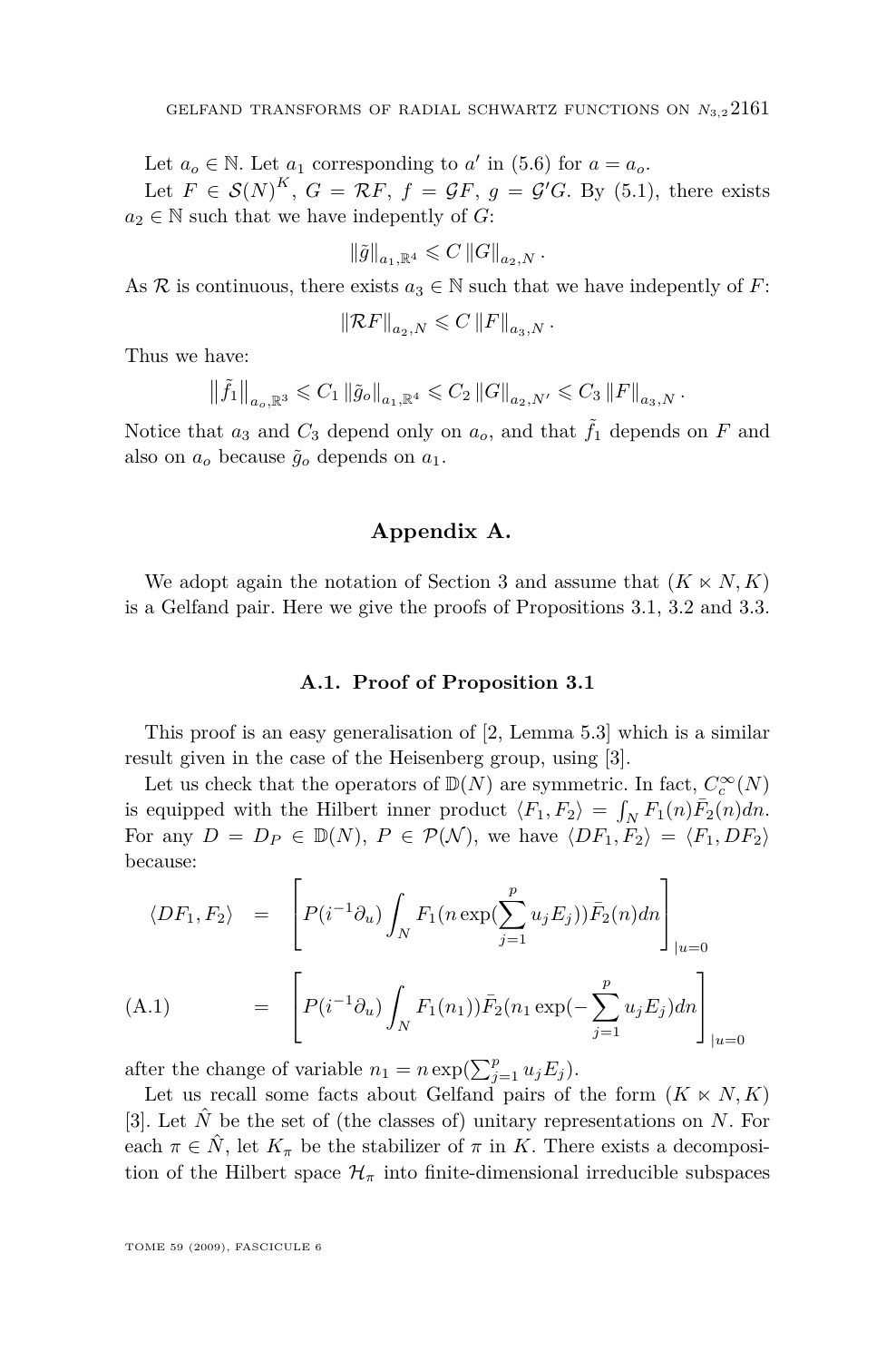$\mathcal{H}_{\pi,\alpha}$  under the projective action of  $K_{\pi}$  on  $\mathcal{H}_{\pi}$ . Each bounded *K*-spherical function  $\phi$  on *N* is in 1-1 correspondence with  $\pi$  and  $\alpha$ , in the sense that  $\phi = \phi_{\pi,\alpha}$  can be written as:

$$
\phi(n) = \int_K \langle \pi(kn)u, u \rangle dk,
$$

where *u* is any unit vector in  $\mathcal{H}_{\pi,\alpha}$  (and *dk* the Haar probability measure of *K*). Let  $D \in \mathbb{D}(N)^K$ . For each  $\pi \in \hat{N}$ , each subspace  $\mathcal{H}_{\pi,\alpha}$  is an eigenspace for the operator  $d\pi(D)$  and its eigenvalue is  $\mu_{\pi,\alpha,D}$  satisfies:  $D\phi_{\pi,\alpha} = \mu_{\pi,\alpha,D}\phi_{\pi,\alpha}.$ 

Note that the trace  $tr_{\mathcal{H}_{\pi}}$  of operators on  $\mathcal{H}_{\pi}$  can be computed as the sum over  $\alpha$  of traces  $tr_{\mathcal{H}_{\pi,\alpha}}$  of operators on  $\mathcal{H}_{\pi,\alpha}$ .

We denote by *β* the Plancherel measure on *N*ˆ:

$$
||F||_2^2 = \int_{\hat{N}} tr_{\mathcal{H}_\pi} \left[ \pi(F) \pi(F)^* \right] d\beta(\pi) , \quad F \in C_c^{\infty}(N).
$$

Now let us prove Proposition [3.1.](#page-7-0)

Let  $D \in \mathbb{D}(N)^K$ . It is easy to see that there exists a unique self-adjoint extension of *D*, whose domain is the space of function  $F \in L^2(N)$  satisfying:

$$
\int_{\hat{N}} \sum_{\alpha} |\mu_{\pi,\alpha,D}|^2 \mathrm{tr}_{\mathcal{H}_{\pi,\alpha}} \left[ \pi(F)\pi(F)^* \right] d\beta(\pi) < \infty.
$$

Let us also denote by *D* the self-adjoint extension. Following [\[2,](#page-26-0) Lemma 5.3], we construct a realisation  $E = E_D$  of the spectral resolution of *D* in the following way. Given  $\omega$  a Borel subset of R, we define the operator  $E(\omega)$ on  $L^2(N)$  by:

$$
\pi(E(\omega)F) = \sum_{\alpha} \chi_{\omega}(\mu_{\pi,\alpha,D})\pi(F)\Pi_{\pi,\alpha},
$$

where  $\chi_{\omega}$  is the characteristic function of  $\omega$  and  $\Pi_{\pi,\alpha}$  the orthogonal projection of  $\mathcal{H}_{\pi}$  onto  $\mathcal{H}_{\pi,\alpha}$ . Then  $E = \{E(\omega)\}\$  defines a resolution of the identity, and for  $F \in \mathcal{S}(N)$ ,

$$
\int_{\mathbb{R}} \xi dE(\xi) F = DF.
$$

Therefore  $E = E_D$  is the spectral resolution of *D*.

One readily checks that if  $D_1, D_2 \in \mathbb{D}(N)^K$ , then for any Borel sets  $\omega_1$ ,  $\omega_2$ , the operators  $E_{D_1}(\omega_1)$  and  $E_{D_2}(\omega_2)$  commute.

#### **A.2. Proof of Proposition [3.2](#page-8-0)**

Let us recall the definition of the joint spectrum of a given strongly commuting family of self-adjoint operators  $T_1, \ldots, T_q$  (density defined) on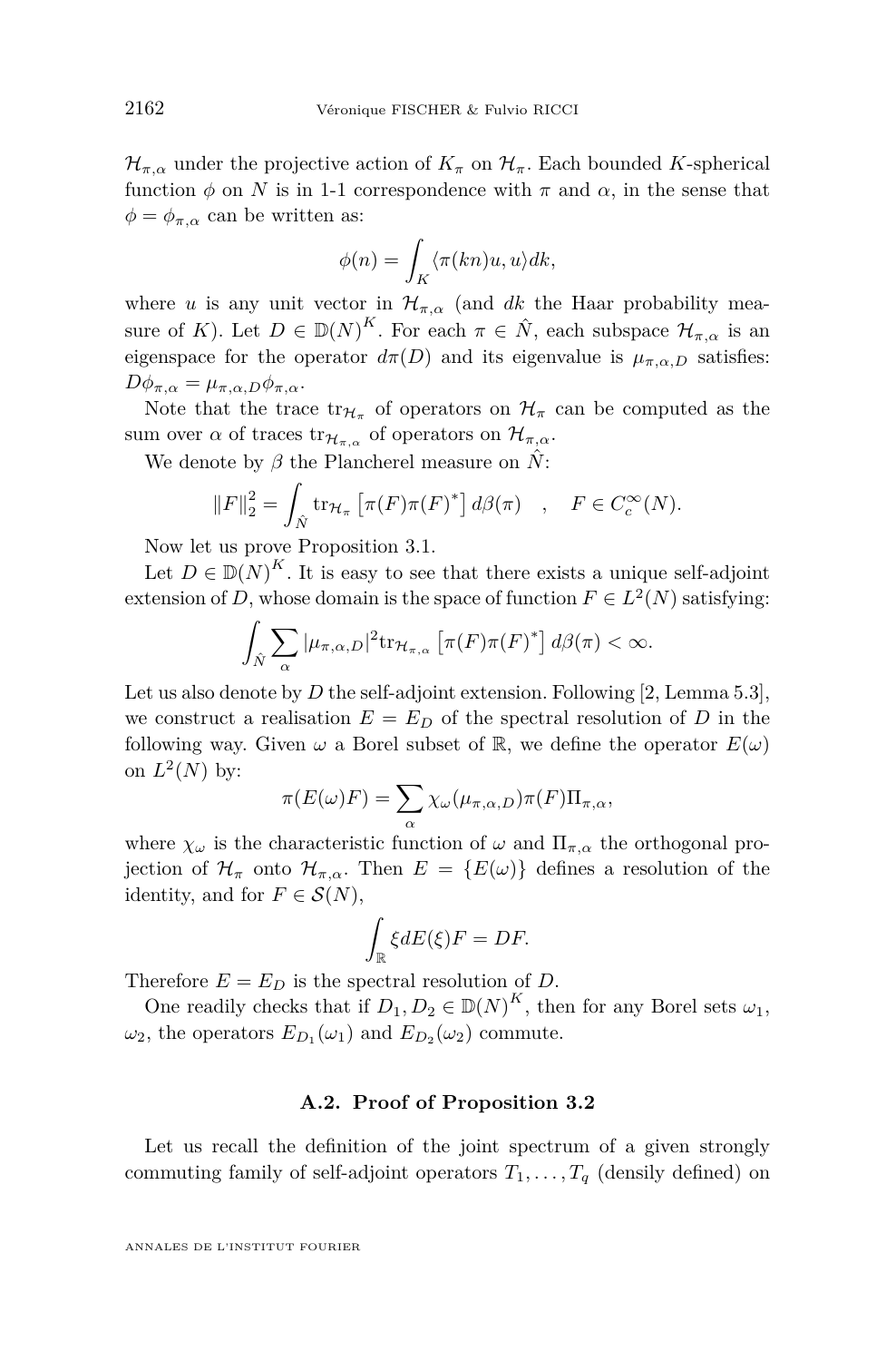a Hilbert space  $\mathcal{H}$ : it is the set  $S_{T_1,\ldots,T_q}$  of the *q*-tuples  $\mu = (\mu_1,\ldots,\mu_q) \in \mathbb{R}^q$ for which there do not exist bounded operators  $U_1, \ldots, U_q$  on  $\mathcal H$  satisfying:

$$
\sum_{j=1}^{q} (\mu_j - T_j) U_j = \sum_{j=1}^{q} U_j (\mu_j - T_j) = \mathrm{Id}_{\mathcal{H}}.
$$

Let  $(\rho_1, \ldots, \rho_q)$  be an ordered Hilbert basis for  $(\mathcal{N}, K)$  and  $\mathcal{D}_{\rho}$  the associated family of strongly commuting self-adjoint operators on  $L^2(N)$ .

For each  $\pi \in \hat{N}$ , we decompose its Hilbert space  $\mathcal{H}_{\pi} = \bigoplus_{\alpha}^{\perp} \mathcal{H}_{\pi,\alpha}$  as in the proof of Proposition [3.1](#page-7-0) in Section [A.1](#page-19-0) and we have for  $j = 1, \ldots, q$ :

$$
d\pi(D_{\rho_j})_{|\mathcal{H}_{\pi,\alpha}}=\mu_j(\phi_{\pi,\alpha})\mathrm{Id}_{\mathcal{H}_{\pi,\alpha}}.
$$

This implies the inclusion  $\Sigma_{\mathcal{D}_{\rho}} \subset S_{\mathcal{D}_{\rho}}$ .

For the converse inclusion, we will need the following Lemma, an easy consequence of the Plancherel formula:

Lemma A.1. — If a function *m* is continuous and compactly-supported on the Gelfand spectrum, then there exists a *K*-invariant function  $M \in$  $L^2(N)^K$  whose Gelfand transform is *m*. Furthermore, the convolution operator with kernel  $M$  defined on  $C_c^{\infty}(N)$  extends to a bounded operator on  $L^2(N)$  with operator norm sup  $|m|$ .

We will also use a dyadic decomposition on  $\mathbb{R}^+$ : there exists a smooth, non-negative function  $\psi$ , supported in the interval  $\left[\frac{1}{2}, 2\right]$  and satisfying:

$$
\forall x > 0 \qquad \sum_{a \in \mathbb{Z}} \psi(2^{-a}x) = 1.
$$

We set  $\psi_a(x) = \psi(2^{-a}x)$  if  $a \ge 1$ , and  $\psi_o(x) = \sum_{a \le 1} \psi(2^{-a}x)$ .

Let  $\mu^o = (\mu_1^o, \ldots, \mu_q^o) \in \mathbb{R}^q \backslash \Sigma_{\mathcal{D}_\rho}$ . We define the fonctions  $m_{a,j}, a \geq 0$ ,  $j = 1, \ldots, q$  by:

$$
m_{a,j}(\mu) = \frac{\mu_j^o - \mu_j}{\sum_{j'=1}^q \mu_{j'}^{o,2} - \mu_{j'}^2} \psi_a(|\mu|) \quad , \quad \mu \in \Sigma_{\mathcal{D}_\rho}.
$$

Each function  $m_{a,j}$  is continuous and compactly supported in  $\Sigma_{\mathcal{D}_\rho}$  and because  $\mu^o$  is not in the closed set  $\Sigma_{\mathcal{D}\rho}$ , there exists a constant  $C = C(\mu^o) > 0$ , independent of *a* and *j*, such that:

$$
\sup_{\mu \in \Sigma_{\mathcal{D}_{\rho}}} |m_{a,j}(\mu)| \leqslant C2^{-a}.
$$

We denote by  $U_{a,j}$  the convolution operator whose kernel admits  $m_{a,j}$  as Gelfand transform; by Lemma A.1, this operator is bounded on  $L^2(N)$ with norm less than  $C2^{-a}$ . The operator  $\sum_{a\geqslant 0} U_{a,j}$  is thus also a bounded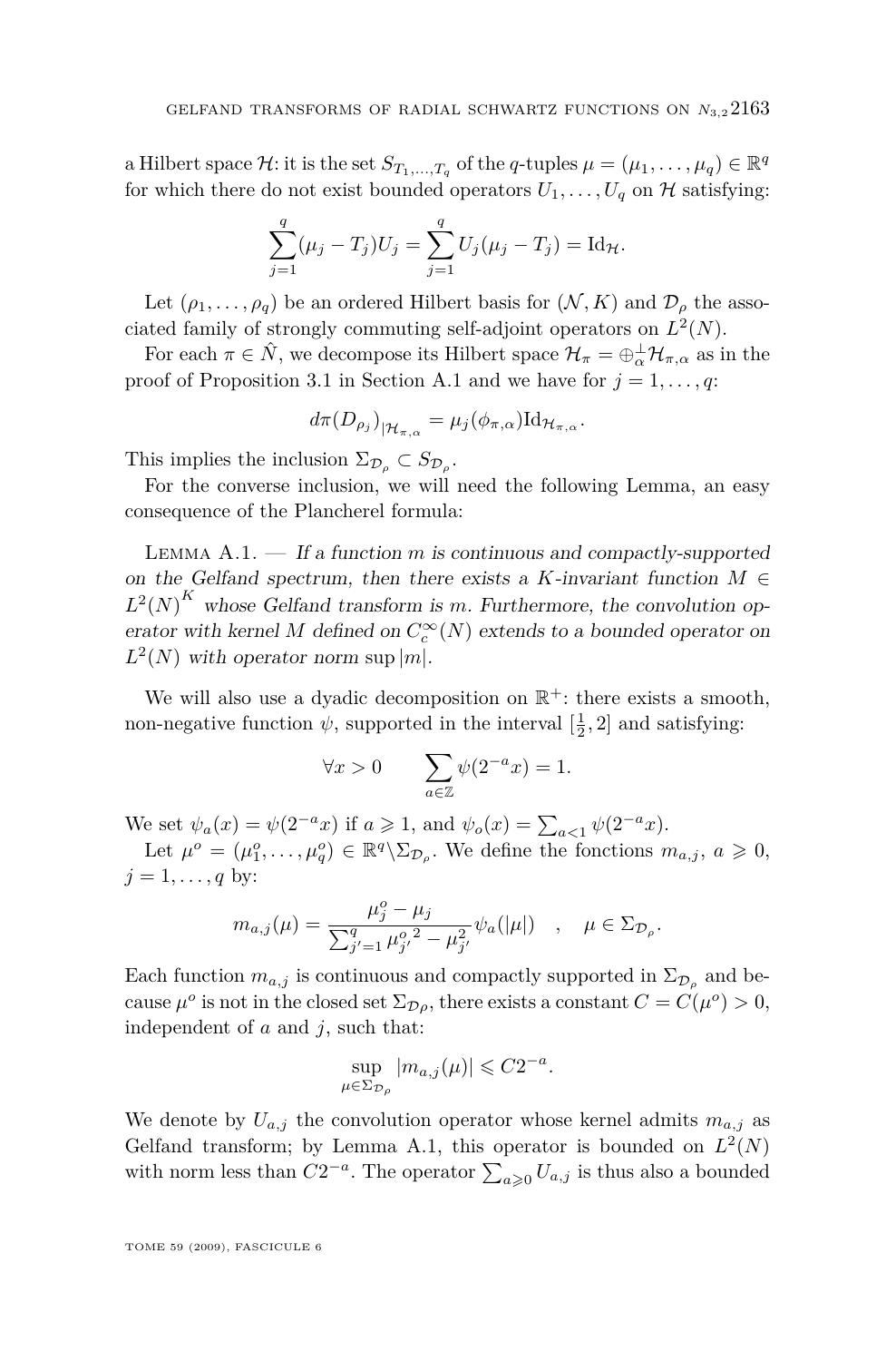<span id="page-22-0"></span>operator on  $L^2(N)$ , which we denote by  $U_j$ . We check that for any representation  $\pi \in \hat{N}$ , we have on each subspace  $\mathcal{H}_{\pi,\alpha}$ :

$$
\pi(U_j)_{|\mathcal{H}_{\pi,\alpha}} = \frac{\mu_j^o - \mu_j(\phi_{\pi,\alpha})}{\sum_{j'=1}^q \mu_{j'}^{o^2} - \mu_{j'}(\phi_{\pi,\alpha})^2},
$$

from which we deduce:

$$
\sum_{j=1}^{q} \pi(U_j) (\mu_j^o - \pi(D_j)) = \sum_{j=1}^{q} (\mu_j^o - \pi(D_j)) \pi(U_j) = \mathrm{Id}_{\mathcal{H}}.
$$

This implies:

$$
\sum_{j=1}^{q} U_j \left( \mu_j^o - D_j \right) = \sum_{j=1}^{q} \left( \mu_j^o - D_j \right) U_j = \mathrm{Id}_{L^2(N)},
$$

that is,  $\mu^o$  is not in the joint spectrum  $S_{D_\rho}$ .

This shows the inclusion  $\Sigma_{\mathcal{D}_{\rho}} \supset S_{\mathcal{D}_{\rho}}$  and concludes the proof of Proposition [3.2.](#page-8-0)

#### **A.3. Proof of Proposition [3.3](#page-8-0)**

With the Plancherel formula (see proof of Proposition [3.1](#page-7-0) in Subsec-tion [A.1\)](#page-19-0), it is easy to see that if  $m \in \mathcal{S}(\mathbb{R}^d)$  and if  $m(\mathcal{D}_{\rho})$  is a convolution operator whose kernel is  $M \in \mathcal{S}(N)^K$ , then the Gelfand transform of M coincides with *m* on  $\Sigma_{\mathcal{D}_{\rho}}$ .

The proof of the rest of Proposition [3.3](#page-8-0) relies mainly on the generalisation [\[2,](#page-26-0) Theorem 5.2] of Hulanicki's Schwartz Kernel Theorem.

We will also use the following Lemma which is well-known to specialists (see [\[11\]](#page-26-0), where the estimate given below in (A.2) is established for general Rockland operators):

LEMMA A.2. — Let *N* be a graded Lie group,  $\mathcal{N} = \mathcal{V}_1 \oplus \mathcal{V}_2 \oplus \ldots \mathcal{V}_l$ its graded Lie algebra,  $(X_i)$  a basis of  $V_1$ ,  $L = -\sum X_i^2$  the associated sub-Laplacian.

For any homogeneous left-invariant differential operator *D* on *N* of degree 2*d*, there exists a constant  $C = C(D) > 0$  such that we have:

(A.2)  $\forall F \in C_c^{\infty}(N) \quad ||DF||_2 \leq C ||L^d F||_2.$ 

Furthermore  $\tilde{D} = 2CL^d - D$  is a positive Rockland operator on *N*.

For the sake of completeness, we give a proof of this Lemma.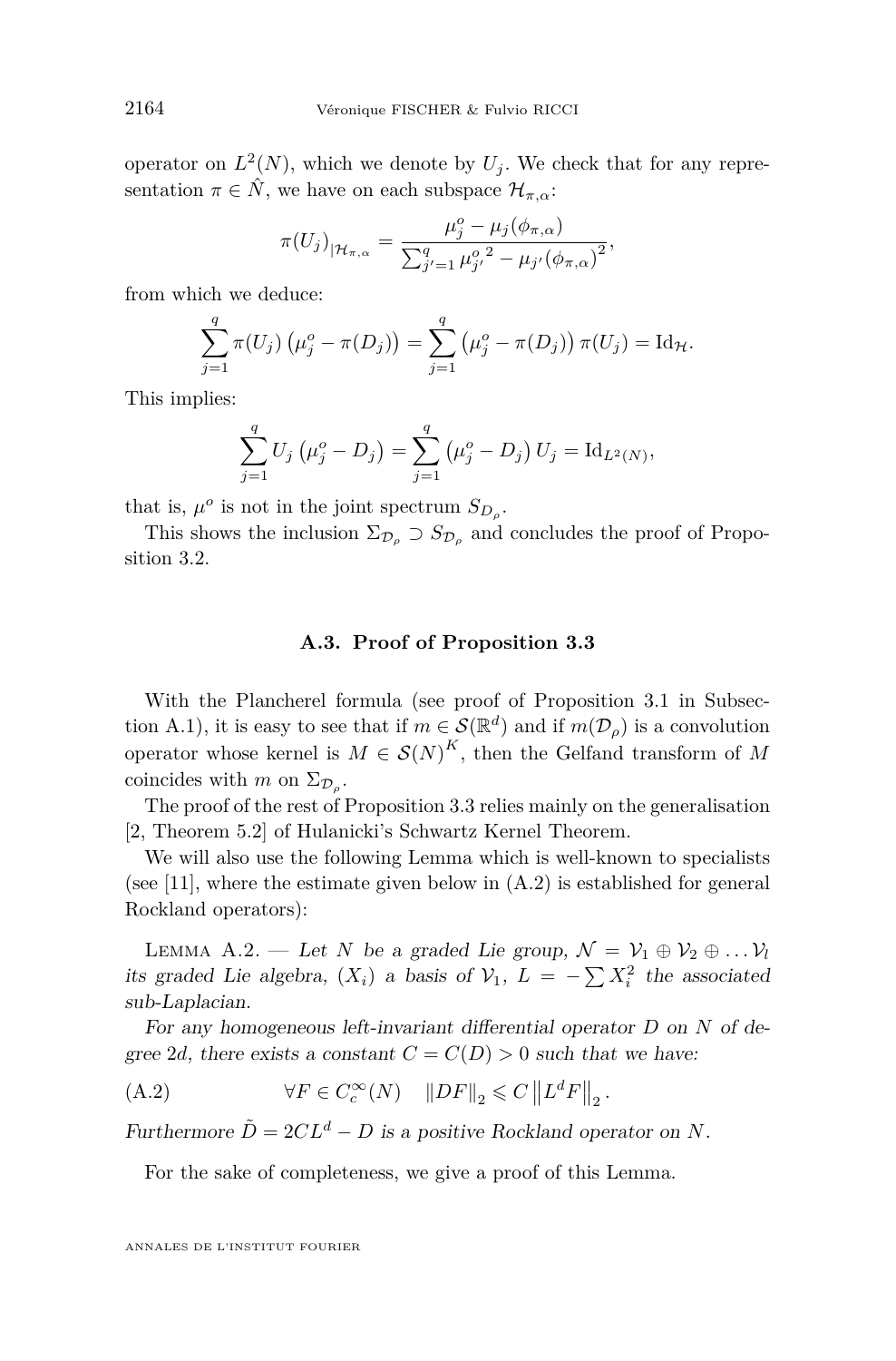Proof. — We refer to [\[7,](#page-26-0) ch.6.A] for the definition and the properties of kernels of type  $\alpha \in [0, Q]$ , where Q is the homogeneous dimension of the group. We will also use the fact that the sub-Laplacian, *L*, has a fundamental solution, - *L* being a homogeneous positive Rockland operator of order two - and that the same is true for  $L^d$ ,  $d = 1, 2, \ldots$  By [\[6\]](#page-26-0), for  $2d < Q$ , there exists a fundamental solution  $G_d$  of  $L^d$  such that  $G_d \in C^\infty(N \setminus \{0\})$ is homogeneous of degree  $2d - Q$ .

For any composition of left-invariant vector fields  $X^I = X_{i_1} X_{i_2} \cdots X_{i_k}$ with  $k < 2d$ , it is easy to check that  $X^{I}G_{d} \in C^{\infty}(N \setminus \{0\})$  is a homogeneous function *H* of degree  $-Q+1$ , smooth away from the origin. One further differentiation gives a homogeneous distribution of degree *−Q*. Being a derivative, it automatically satisfies the cancellation condition (63) of [\[17,](#page-26-0) ch.XIII.5.3]. In fact, let  $\phi$  be a function supported on the unit ball and normalized in the  $C^1$ -norm. For any  $X \in \mathcal{V}_1$  and  $r > 0$ ,

$$
\langle XH, \phi(r \cdot) \rangle = -r \int_N H(x) X \phi(rx) \, dx = - \int_N H(x) X \phi(x) \, dx,
$$

which is bounded independently of  $\phi$  and  $r$ .

This implies that for every *I* of length 2*d*, the kernel  $X^{I}G_{d}$  satisfies the  $L^2$ -boundedness condition (6.3) of [\[7,](#page-26-0) ch.6.A], and thus is of type 0. The operator  $X^{I}L^{-d}$  being  $L^{2}(N)$ -bounded, we have:

(A.3) 
$$
\forall F \in C_c^{\infty}(N) \quad ||X^I F||_2 \leq C ||L^d F||_2.
$$

If  $2d \geqslant Q$ ,  $L^d$  does not have a homogeneous fundamental solution, but, according to [\[9\]](#page-26-0), it has a fundamental solution  $G_d$  which is the sum of two terms, one homogeneous of degree 2*d − Q*, and the other of the form  $P(x)$  log |*x*|, where *P* is a polynomial, homogeneous of degree 2*d* − *Q*, and  $|x|$  is any smooth homogeneous norm on *N*. This implies that, if the length *k* of *I* satisfies  $2d − Q < k < 2d$ , then  $X<sup>I</sup>G<sub>d</sub>$  is a homogeneous function of degree *−Q*+ 2*d−k*. We can then repeat the previous argument to conclude that (A.3) holds for every *d*.

Let *D* be a homogeneous left-invariant differential operator on *N* of degree 2*d*. As *D* can be written as a linear combination of monomials  $X^I$ , with *I* of degree 2*d*, we see that the property (A.3) implies [\(A.2\)](#page-22-0). Let  $C = C(D)$ be the  $L^2$ -operator norm of  $DL^{-d}$ . In particular the  $L^2(N)$ -norm of the operator  $D(CL^d)^{-1}$  is one and  $I - \frac{1}{2}D(CL^d)^{-1}$  is an invertible operator on  $L^2(N)$ . The differential operator  $\tilde{D} = 2CL^d - D$  is a 2*d*-homogeneous,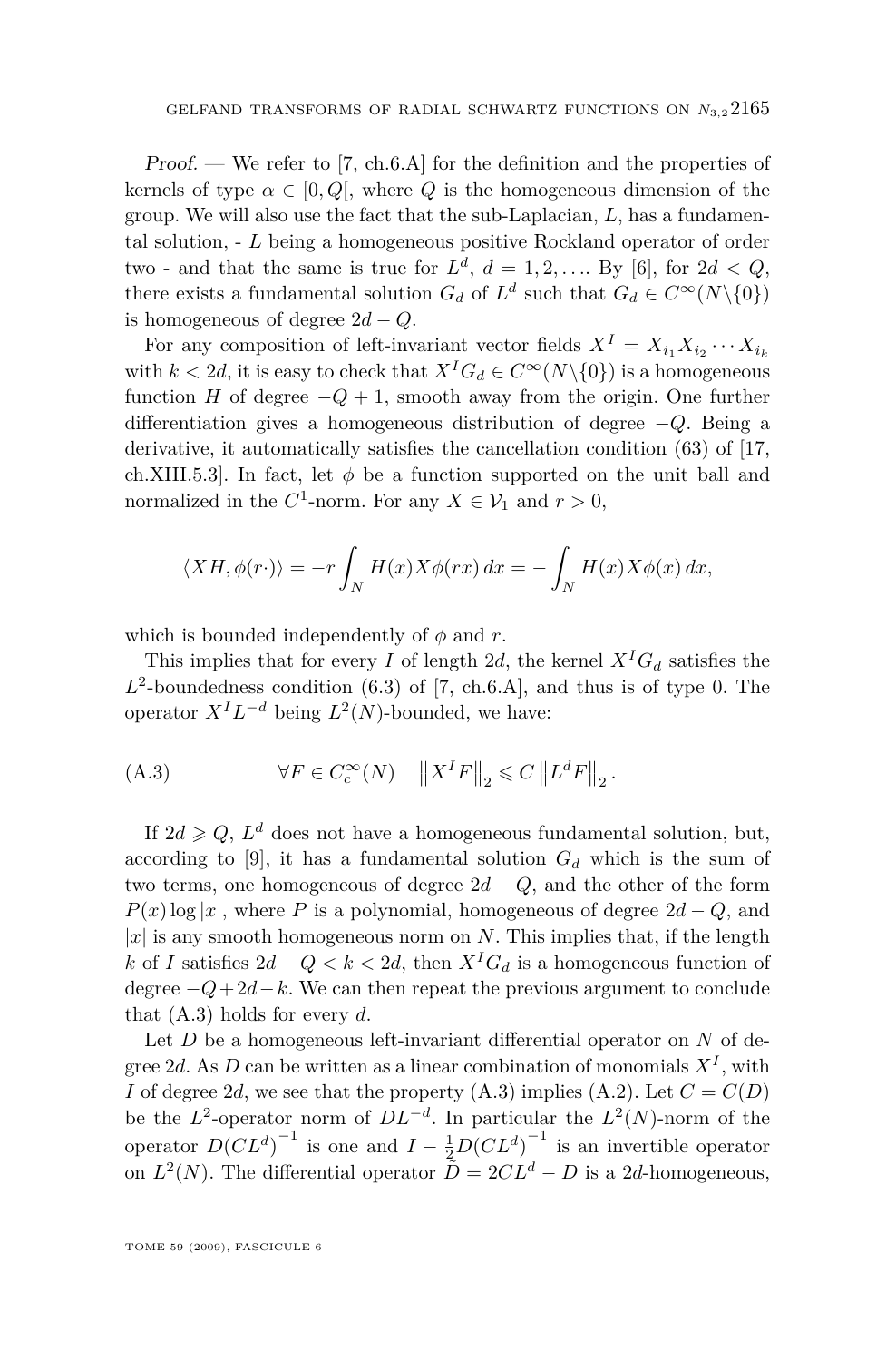left-invariant, symmetric and positive on  $C_c^{\infty}(N)$ . To finish the proof, it remains to prove the defining property of Rockland operators, that is, for any non-trivial, irreducible, unitary representation  $\pi$  of  $N$ ,  $\pi(\tilde{D})$  is injective on smooth vectors; this is true because we can write:

$$
\pi(\tilde{D}) = \pi(2CL^d - D) = 2C\pi \left( I - \frac{1}{2}D(CL^d)^{-1} \right) \pi(L)^d,
$$

and  $I - \frac{1}{2}D(CL^d)^{-1}$  is invertible and *L* a Rockland operator.

Before proving Proposition [3.3,](#page-8-0) let us define some notation. We equip the two-step nilpotent Lie algebra  $N$  with an Euclidean product such that  $K$ acts orthogonally. *K* stabilises the centre  $Z$  of  $N$ , and its orthogonal com- $\mathcal{V} = \mathcal{Z}^\perp$ . The decomposition  $\mathcal{N} = \mathcal{V} \oplus \mathcal{Z}$  endows  $N$  with a structure of graded Lie group.  $Q = \dim V + 2 \dim Z$  is the homogeneous dimension of the group. For the symmetrisation mapping, we assume that the basis  $(E_i)_{i=1}^p$  is given as a basis  $(E_i)_{i=1}^{p_1}$  of  $V$  completed with a basis  $(E_i)_{i=p_1}^p$  of  $Z$ . As the action of  $K$  on  $\mathcal{P}(\mathcal{N})$  respects the degree-graduation in both the *Z* and *V*-variables, there exist bi-homogeneous Hilbert basis  $\{\rho_1, \ldots, \rho_q\}$ in the sense that each polynomial  $\rho_j$  is homogeneous in the *Z*-variables and in the *V*-variables. For a bi-homogeneous Hilbert basis  $\{\rho_1, \ldots, \rho_q\}$ , we denote by  $d_j^{(1)}$  the degree of homogenity of  $\rho_j$  in the *V*-variables, and by  $d_j^{(2)}$  the degree of homogenity of  $\rho_j$  in the *Z*-variables;  $d_j = d_j^{(1)} + 2d_j^{(2)}$  is the degree of homogeneity of the operator  $D_{\rho_j}$  for the structure of graded Lie group of *N*.

Let us start the proof of Proposition [3.3.](#page-8-0) We notice that it suffices to show the result for one Hilbert mapping because of the existence of a polynomial mapping between two Hilbert mappings. We choose a bi-homogeneous ordered Hilbert basis  $\rho = (\rho_1, \ldots, \rho_q)$  with the two following properties. First  $\rho_1(\sum_{j=1}^p u_j E_j) = \sum_{j=1}^{p_1} |u_j|^2$ . Second, the polynomials  $\rho_1, \ldots, \rho_{q_1}$ are of even degree of homogeneity in the *V*-variables and the polynomials  $\rho_{q_1+1}, \ldots, \rho_q$  are of odd degree of homogeneity in the *V*-variables.

Let *m* be in  $\mathcal{S}(\mathbb{R}^q)$ . *S* denotes the set of all the sequences  $\epsilon$  :  $\{q_1 + \epsilon\}$  $1, \ldots, q$   $\rightarrow$  {0,1}. Using Whitney's Theorem or G. Schwarz's Theorem, there exists a family of Schwartz functions  $(\tilde{m}_{\epsilon})_{\epsilon \in S}$ ,  $\tilde{m}_{\epsilon} \in \mathcal{S}(\mathbb{R}^q)$  satisfying for all  $(r_1, \ldots, r_q) \in \mathbb{R}^q$ :

$$
m(r_1,\ldots,r_q)=\sum_{\epsilon\in S}r^{\epsilon}\tilde{m}_{\epsilon}(r_1,\ldots,r_{q_1},r_{q_1+1}^2,\ldots,r_q^2),
$$

where we use the notation  $r^{\epsilon} = r^{\epsilon(q_1+1)}_{q_1+1} \dots r^{\epsilon(q)}_{q}$ .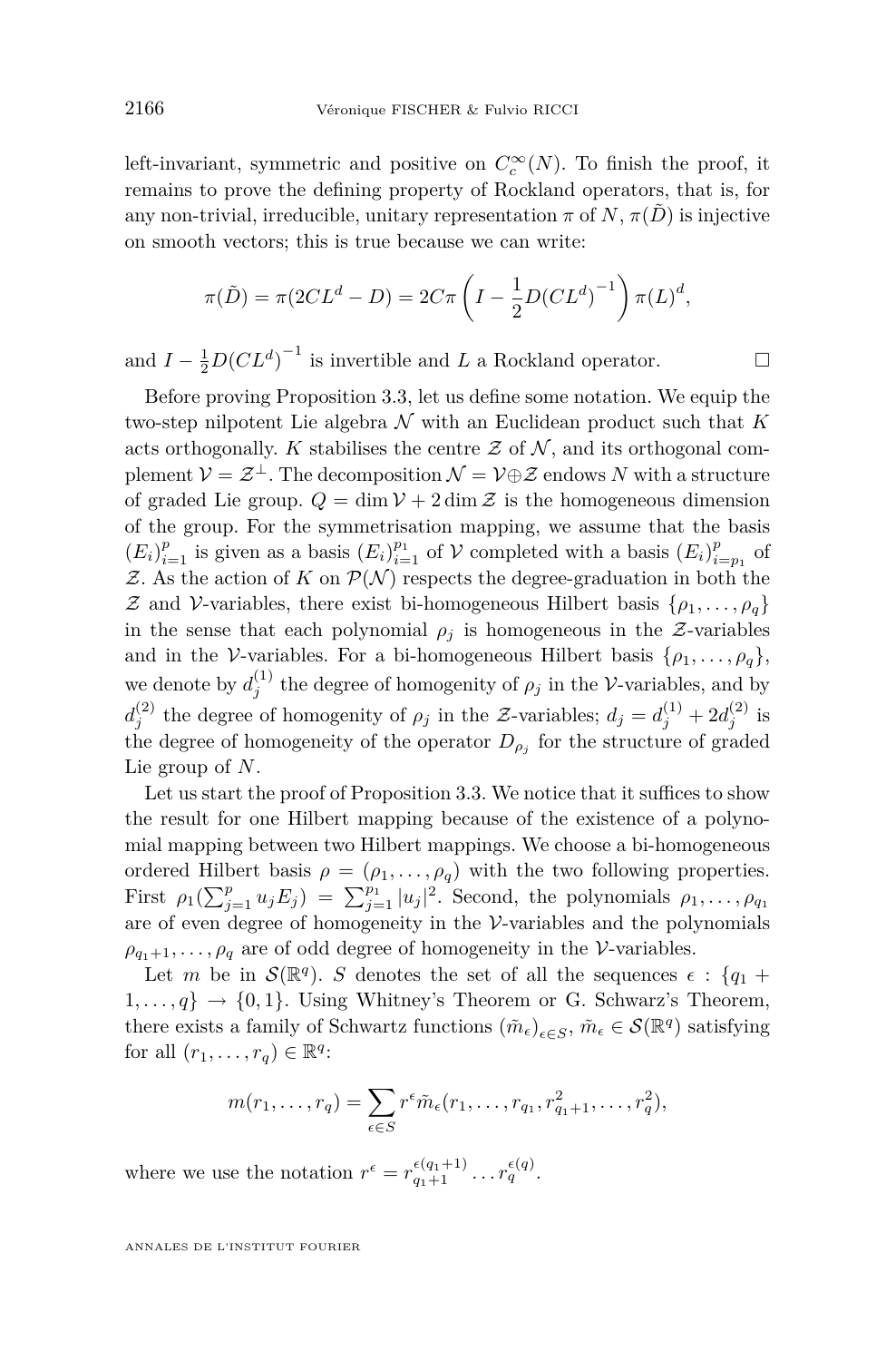The operator  $\tilde{D}_1 = D_{\rho_1}$  is the sub-Laplacian of *N* which is a positive Rockland operator. By Lemma [A.2](#page-22-0) there exist constants  $c_j$ ,  $j = 2, \ldots, q$ such that

- for  $j = 2, ..., q_1$ , the operator  $\tilde{D}_j = -D_{\rho_j} + c_j D_{\rho_1}^{\frac{d_j}{2}}$  is a positive Rockland operator on *N*
- for  $j = q_1 + 1, \ldots, q$ , the operator  $\tilde{D}_j = -D_{\rho_j}^2 + c_j D_{\rho_1}^{d_j}$  is a positive Rockland operator on *N*

*.*

For  $r = (r_1, ..., r_q) \in \mathbb{R}^q$ , we set  $[A(r)]_1 = r_1$  and:

$$
[A(r)]_j = -r_j + c_j r_1^{d_j/2} , j = 2,..., q_1
$$
  
\n
$$
[A(r)]_j = -r_j + c_j r_1^{d_j} , j = q_1 + 1,..., q
$$

This defines an application  $A : \mathbb{R}^q \to \mathbb{R}^q$  which is a  $C^{\infty}$ -diffeomorphism of  $\mathbb{R}^q$  and whose Jacobian equals  $(-1)^{q-1}$  at any point. Thus if *h* is in  $\mathcal{S}(\mathbb{R}^q)$ then  $h \circ A^{-1}$  is in  $\mathcal{S}(\mathbb{R}^q)$ .

We have:

(A.4) 
$$
m(D_{\rho_1}, \ldots, D_{\rho_q}) = \sum_{\epsilon \in S} D_{\rho'}^{\epsilon} \tilde{m}_{\epsilon}(D_{\rho_1}, \ldots, D_{\rho_{q_1}}, D_{\rho_{q_1+1}}^2, \ldots, D_{\rho_q}^2)
$$

(using the notation  $D_{\rho'}^{\epsilon} = D_{\rho_{q_1+1}}^{\epsilon(q_1+1)} \dots D_{\rho_q}^{\epsilon(q)}$ ) and:

(A.5) 
$$
\tilde{m}_{\epsilon}(D_{\rho_1},...,D_{\rho_{q_1}},D^2_{\rho_{q_1+1}},...,D^2_{\rho_q}) = \tilde{m}_{\epsilon} \circ A^{-1}(\tilde{D}_1,...,\tilde{D}_q)
$$

Each operator given by  $(A.5)$  is a Schwartz multiplier  $\tilde{m}_{\epsilon} \circ A^{-1} \in \mathcal{S}(\mathbb{R}^q)$ of a strongly commutative family of positive Rockland operators  $\tilde{D}_j$ ,  $j =$ 1*, . . . q*. By [\[2,](#page-26-0) Theorem 5.2], it is a convolution operator with a Schwartz kernel  $M_{\tilde{m}_{\varepsilon} \circ A^{-1}, (\tilde{D}_j)}$ . Because of the expression (A.4), we deduce that the operator  $m(D_{\rho_1},...,D_{\rho_q})$  is also a convolution operator with a Schwartz  $\text{kernel } M_{m,\mathcal{D}_{\rho}} = \sum_{\epsilon \in S} D_{\rho'}^{\epsilon} M_{\tilde{m}_{\epsilon} \circ A^{-1},(\tilde{D}_{j})}.$ 

The continuity of  $m \in \mathcal{S}(\mathbb{R}^q) \mapsto M_{m,\mathcal{D}_\rho} \in \mathcal{S}(N)^K$  is a direct consequence of the following facts:

- by Schwarz-Mather's Theorem, the mappings  $m \in \mathcal{S}(\mathbb{R}^q) \mapsto m_{\epsilon} \in$  $\mathcal{S}(\mathbb{R}^{q_1} \times [0, \infty^{q-q_1}), \epsilon \in S$ , are continuous
- the application *A* being a  $C^{\infty}$ -diffeomorphism of  $\mathbb{R}^{q}$  with  $(-1)^{q-1}$ as jacobian, the mapping  $A^{-1}^* : h \in \mathcal{S}(\mathbb{R}^q) \mapsto h \circ A^{-1} \in \mathcal{S}(\mathbb{R}^q)$  is continuous
- by [\[2,](#page-26-0) Theorem 5.2], the application that maps  $m \in \mathcal{S}(\mathbb{R}^q)$  to the kernel  $M_{m,(\tilde{D}_j)}$  of the operator  $m(\tilde{D}_1, \ldots, \tilde{D}_q)$  is continuous

The proof of Proposition [3.3](#page-8-0) is thus complete.